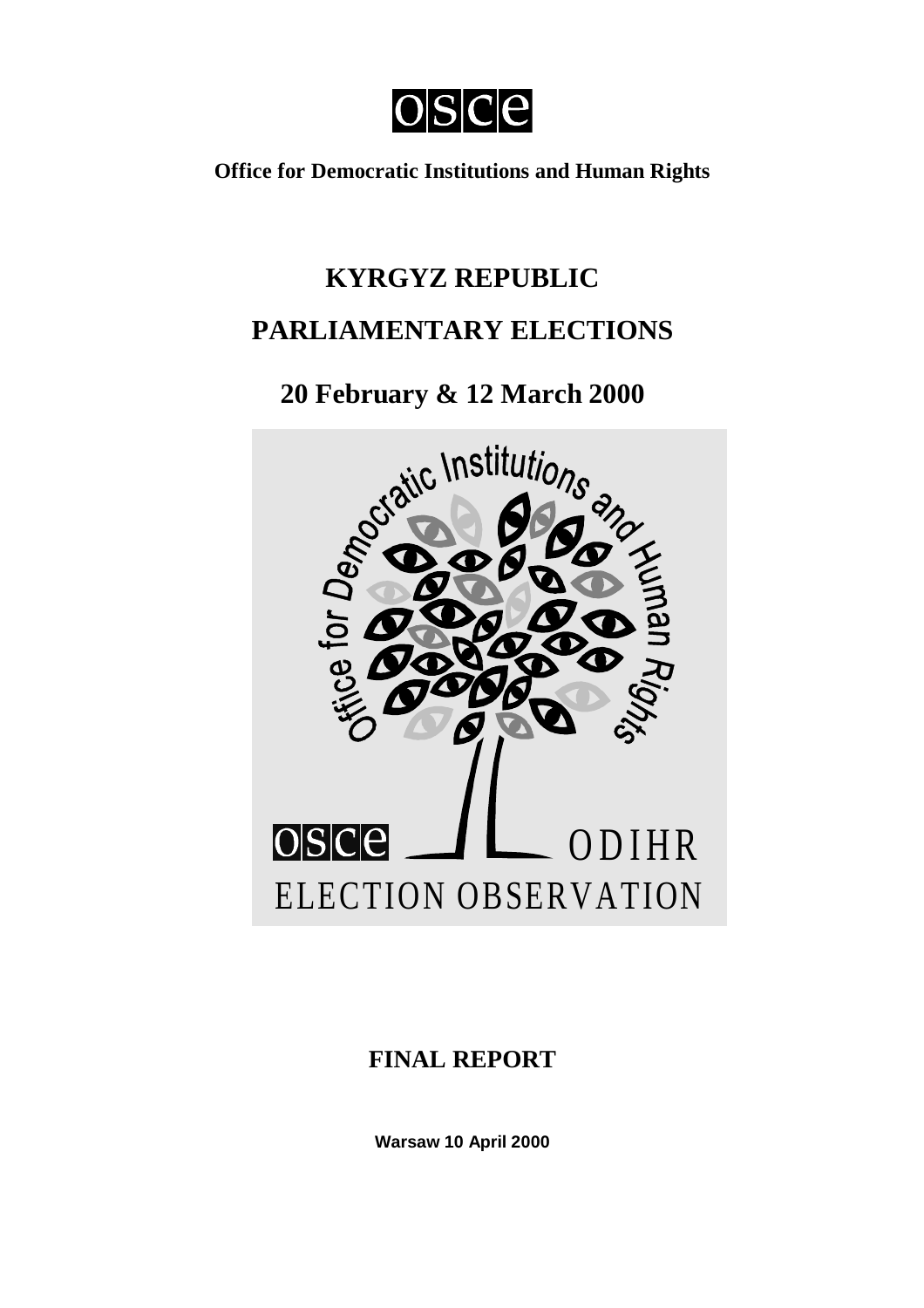| ΙΙ.       |                                                                                        |  |
|-----------|----------------------------------------------------------------------------------------|--|
| III.      |                                                                                        |  |
| IV.       |                                                                                        |  |
| A.        |                                                                                        |  |
| <b>B.</b> |                                                                                        |  |
| V.        |                                                                                        |  |
| A.        |                                                                                        |  |
| 1.        |                                                                                        |  |
| 2.        |                                                                                        |  |
| 3.        |                                                                                        |  |
| <b>B.</b> |                                                                                        |  |
| C.        |                                                                                        |  |
| D.        |                                                                                        |  |
| Е.        |                                                                                        |  |
| VI.       |                                                                                        |  |
| A.        |                                                                                        |  |
| <b>B.</b> |                                                                                        |  |
| 1.        |                                                                                        |  |
| 2.        |                                                                                        |  |
| 3.        |                                                                                        |  |
| VII.      |                                                                                        |  |
| A.        |                                                                                        |  |
| <b>B.</b> |                                                                                        |  |
| $C$ .     |                                                                                        |  |
| VIII.     |                                                                                        |  |
| IX.       |                                                                                        |  |
| A.        |                                                                                        |  |
|           | 1.                                                                                     |  |
|           | 2.                                                                                     |  |
| <b>B.</b> |                                                                                        |  |
| Х.        |                                                                                        |  |
| A.        |                                                                                        |  |
|           | 1.                                                                                     |  |
| 2.        |                                                                                        |  |
| 3.        |                                                                                        |  |
| 4.        |                                                                                        |  |
| 5.        |                                                                                        |  |
| <b>B.</b> |                                                                                        |  |
| XI.       |                                                                                        |  |
| XII.      |                                                                                        |  |
| A.        |                                                                                        |  |
| <b>B.</b> | Limitations of Participation and Representation of Opposition Parties and Candidates20 |  |
| C.        |                                                                                        |  |
| XIII.     |                                                                                        |  |
| A.        |                                                                                        |  |
| <b>B.</b> |                                                                                        |  |
| C.        |                                                                                        |  |
| D.        |                                                                                        |  |
| Е.        |                                                                                        |  |
| F.        |                                                                                        |  |
| G.        |                                                                                        |  |

#### **TABLE OF CONTENT**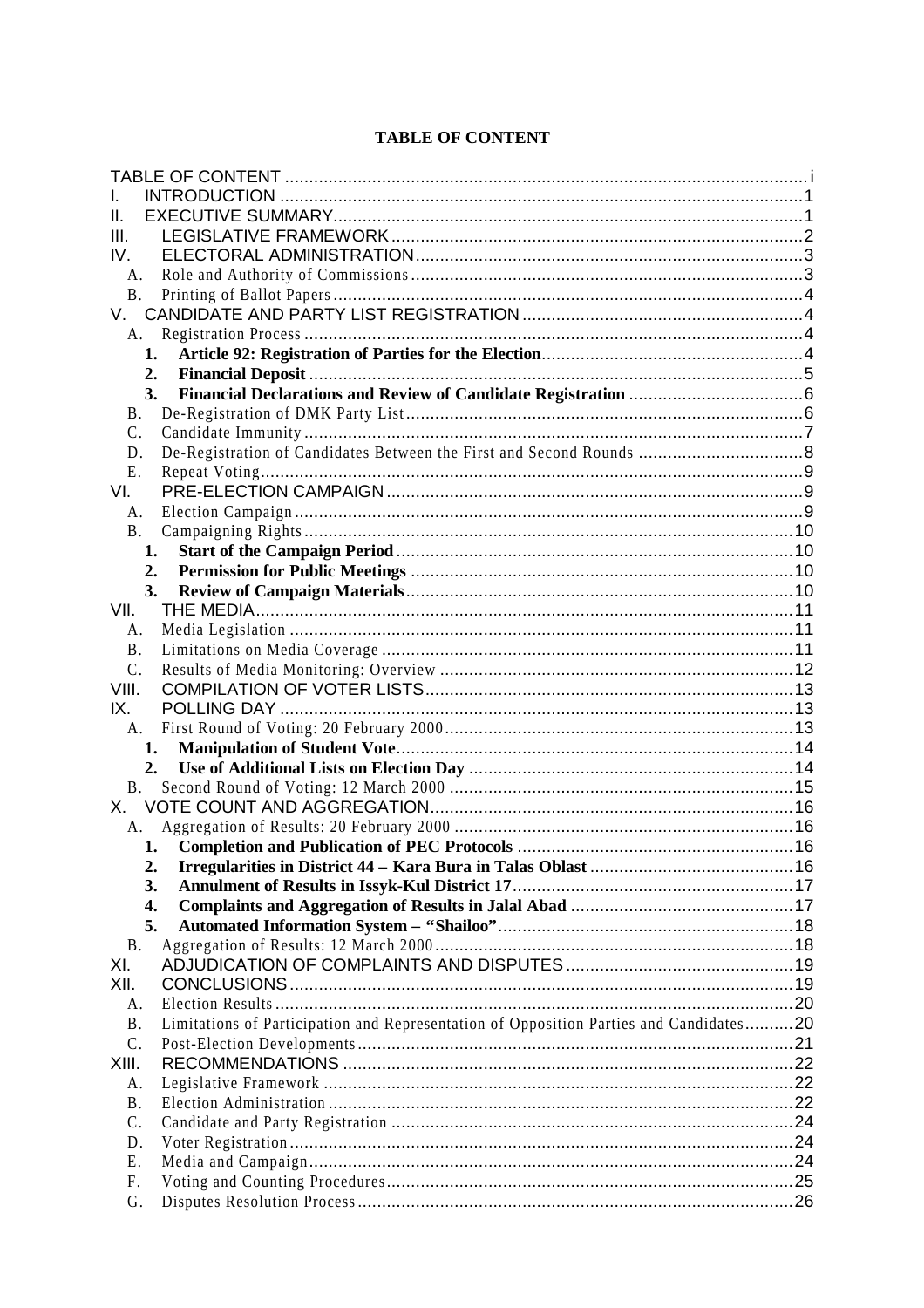### **Kyrgyz Republic PARLIAMENTARY ELECTIONS 20 February & 12 March 2000 FINAL REPORT**

#### **I. INTRODUCTION**

The Organisation for Security and Co-operation in Europe's Office for Democratic Institutions and Human Rights (OSCE/ODIHR) established an Election Observation Mission (EOM) in Bishkek on 4 January 2000 to monitor the parliamentary elections scheduled for 20 February 2000. A second round of voting was held on 12 March.

Mr. Mark Stevens (UK) was appointed as Head of the ODIHR EOM and was in the country from 14 January to 16 March. Mr. Ihor Ostash, Vice-President of the OSCE Parliamentary Assembly, was appointed by the OSCE Chairperson-in-Office as her Special Representative to lead the short-term observation during the first round of the election.

This report is based on the findings of 17 long-term observers and experts. It also incorporates the observations of 115 short-term observers for the first round of the election, including a delegation of 15 from the OSCE Parliamentary Assembly, and 70 short-term observers for the second round.

On the first election day, observers reported from 601 of the 2,050 polling stations in 42 of the 45 election constituencies. For the second round of elections, observers monitored the process in over 300 polling stations in 24 constituencies. The observation was supported during both rounds by bilateral embassies of OSCE participating States and international organisations based in the region. For the second round, the EOM received a generous grant from USAID to support the deployment of locally recruited international observers.

Throughout the duration of the observation, the OSCE Centre in Bishkek, headed by Ambassador Jerzy Wieclaw, provided highly appreciated assistance.

#### **II. EXECUTIVE SUMMARY**

Both rounds of the 2000 parliamentary elections in the Kyrgyz Republic were characterised by a series of negative trends, that ultimately prevented a number of political parties and candidates from competing in the election on a fair and equal basis. The pre-election period was marred by a high degree of interference in the process by state officials, a lack of independence of the courts, resulting in a selective use of legal sanctions against candidates, and a bias in the state media.

Opposition parties and candidates faced a number of serious obstacles including:

- denial of registration of two leading opposition parties;
- de-registration of an opposition party list;
- de-registration of leading opposition candidates after the first round; and
- systematic voting irregularities committed against a leading opposition candidate.

These events lead the EOM to conclude that the opportunity for particular political parties and candidates to be represented in the new Parliament was systematically undermined.

Despite a number of shortcomings, the new electoral legislation could have provided for credible competitive elections. As such, it was regrettable that the authorities did not interpret the legislation in an inclusive spirit, facilitating full participation of political forces. Further, as a consequence of various registration problems faced by particular candidates and parties as well as the selective application of election provisions, the level of confidence in the independence and neutrality of the judiciary and election administration was diminished.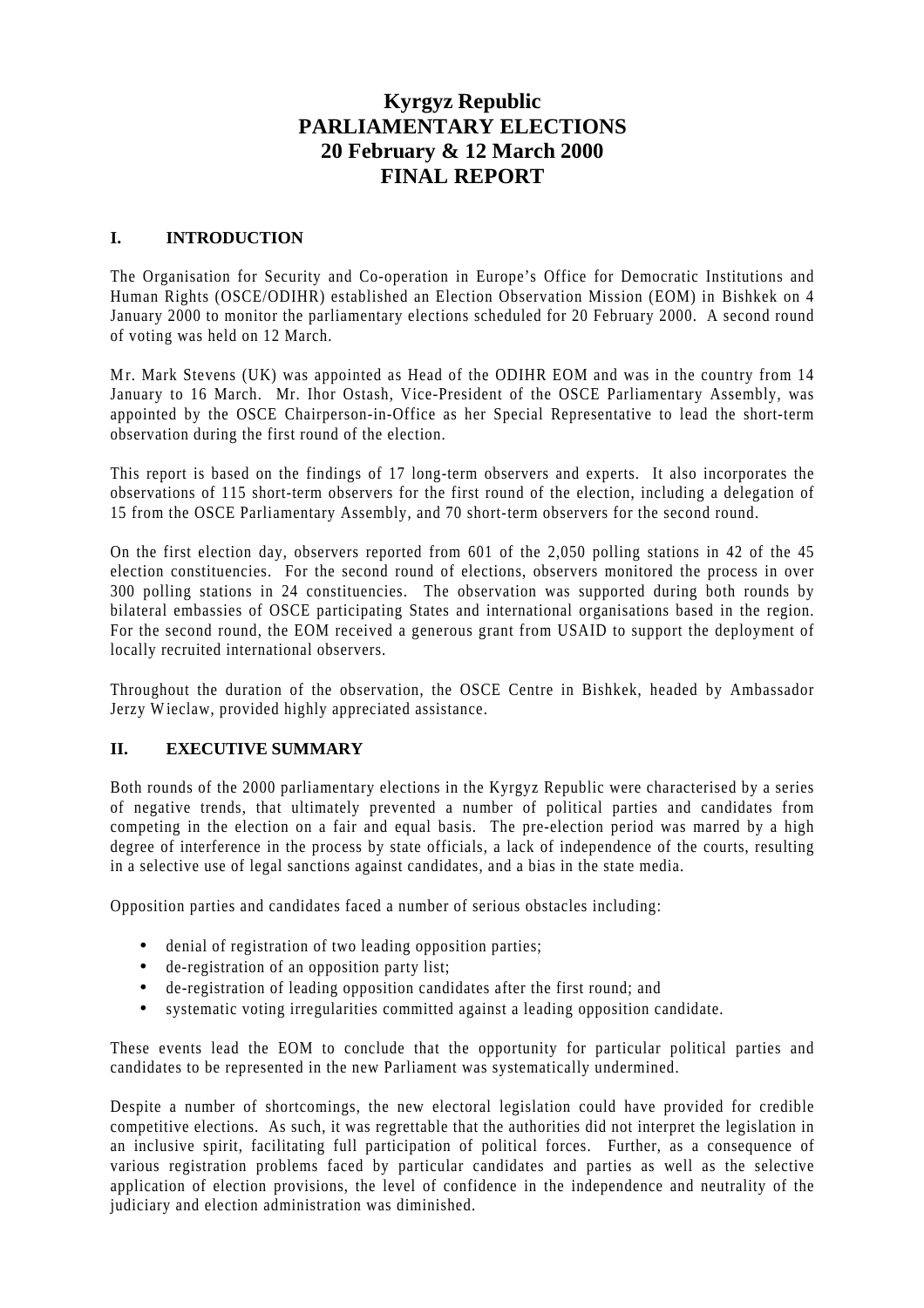The State media showed an overt bias in favour of pro-government parties, in particular the Union of Democratic Forces. Whilst some press freedom exists in the Kyrgyz Republic, public and private media remain vulnerable to pressure from the authorities, creating a climate of self-censorship.

The election campaign and election day procedures for both rounds were peaceful. There was a full and active participation by Kyrgyz domestic observers during both rounds of voting, which served to strengthen the process. The quality of the election day procedures varied across the country. In many areas the election was generally well conducted, but some very serious concerns remain in certain constituencies, with clear evidence of officially orchestrated irregularities aimed at securing the defeat of a leading opposition candidate. There were reports of candidates attempting to bribe voters, and some local officials and university heads abusing their positions to influence voters and election commissions. In several instances, the tabulation procedures lacked transparency. Voters participated in large numbers and some positive indications, such as the decrease in the instances of proxy and family voting, were noted.

The Kyrgyz Republic is a newly-developing democracy. There is a fledgling civil society in the country, with active NGOs and nascent political parties. However, political parties must be given a fair and equal opportunity to compete in the election and voters the opportunity to make a choice between competing alternatives. There is concern that the negative trends identified during this election, particularly given that most were political in nature rather than solely technical or legislative, represent a reversal of previous positive developments. Developments since the elections confirm these concerns. The Kyrgyz authorities should seriously address the concerns highlighted in this report before the presidential elections.

The serious pre-election problems and the election day irregularities in a limited number of areas undermined the positive conditions for fair and competitive elections, which the existing legislation could have ensured. The EOM therefore concludes that the 2000 Kyrgyz Parliamentary Elections did not comply with OSCE commitments.

#### **III. LEGISLATIVE FRAMEWORK**

The conduct of the parliamentary elections in the Kyrgyz Republic is regulated by the 1999 Election Code (the Code) and the 1996 Constitution (amended 1998). In addition, the Central Election Commission (CEC) issued administrative instructions, providing clarifications for the implementation of the provisions of the Code. There is also a law on the CEC, but this effectively replicates the Code.

The two-chamber parliament is elected through a mixed electoral system:

- **The 60-seat Legislative Assembly (LA)** 15 members are elected on a proportional basis from national party lists 45 members are elected from 45 single mandate constituencies on a majority basis
- **The 45-seat People's Representative Assembly (PRA)** All 45 members are elected from 45 single mandate constituencies on a majority basis

For the national party list proportional elections, a 5% threshold applies. According to article 80 of the Code, the method for seat distribution is the Hare Quota, with remaining seats allocated using the Method of Largest remainder.

The 45 single mandate constituencies are common for both the Legislative Assembly and People's Representatives Assembly.

In order to secure a first round victory in both the LA and PRA, a candidate must secure a vote equal to more than half of the registered electorate. If no such majority is secured, then the two leading candidates enter a second round of voting, in which a majority of the votes cast is sufficient.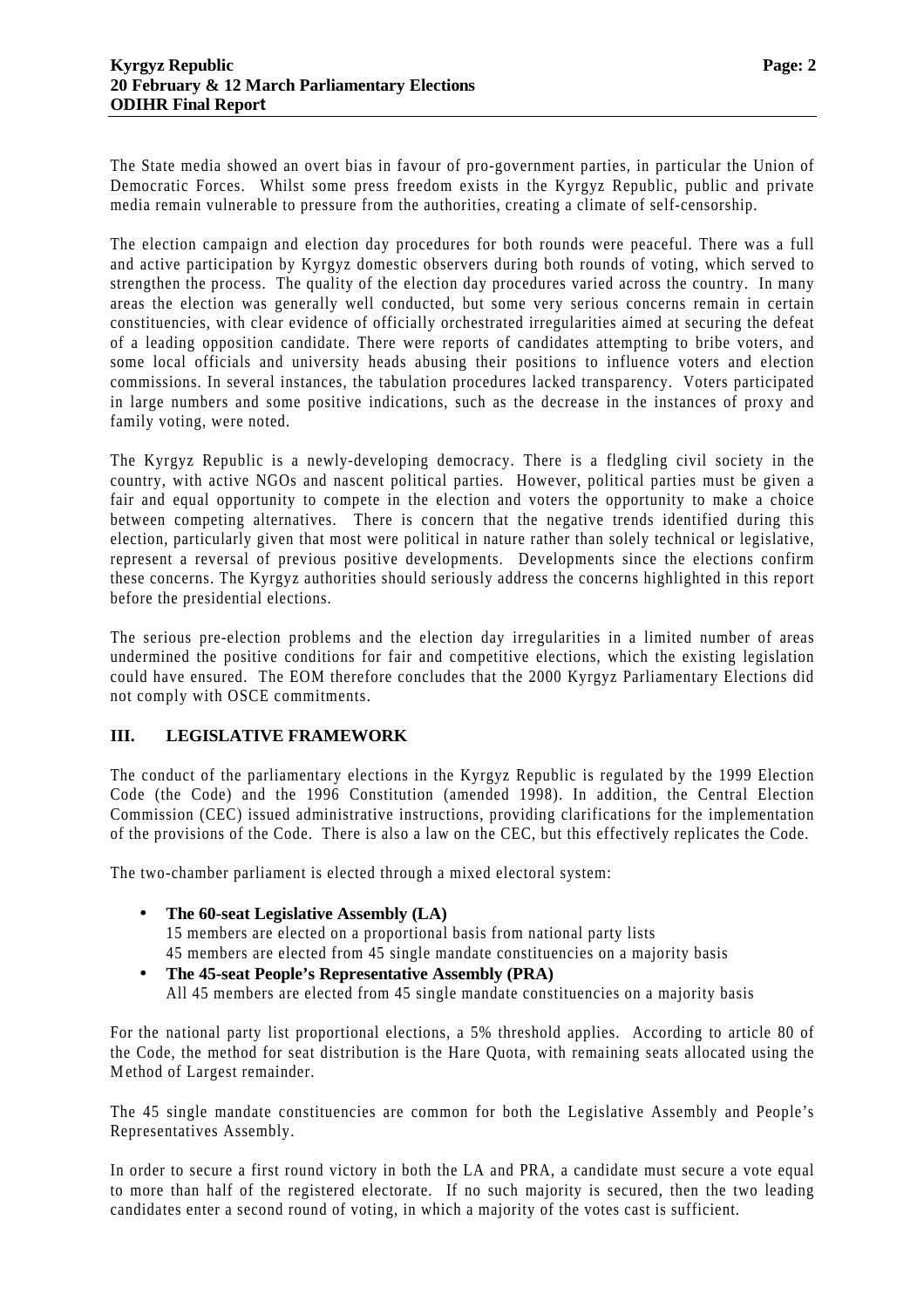#### **IV. ELECTORAL ADMINISTRATION**

#### **A. Role and Authority of Commissions**

The Central Election Commission (CEC) is composed of 12 members and a Chairman, appointed by the President of the Republic. Four of the 12 members are appointed by the Legislative Assembly, four by the People's Representative Assembly and four by the Presidential Administration. In addition, each registered party list can have one "consultative member" of the CEC. The main responsibilities of the CEC are defined in Article 10 of the Code.

The process for nominating CEC members raises some concerns. The current formula does not adequately ensure real political pluralism, as the presidential administration and the two parliamentary chambers, dominated by pro-governmental forces, select all members. The President selects the Chairman of the CEC without consulting the Parliament and political and civil society forces. In addition, the CEC is based in the Presidential building. This has implications for the perception of the independence of the CEC, particularly in connection with the forthcoming presidential elections.

Each Territorial Election Commission (TEC) has a minimum of 13 members, plus the Chairman and Secretary. The Chairman is appointed by the CEC. Members are nominated by local councils, taking account of suggestions made by political parties, public associations and groups of voters. Not more than one representative of each nominating body shall be appointed on a TEC. Each registered party and candidate can have one "consultative member". The main responsibilities of TECs are defined in Article 13 of the Code.

Each Precinct Election Commission (PEC) has between 7-13 members, plus a President appointed by the TEC. Members are nominated by local councils, taking account of suggestions made by political parties, public associations and groups of voters. Not more than one representative of each nominating body shall be on a PEC. Each registered party and candidate can have one "consultative member". The main responsibilities of PECs are defined in Article 15 of the Code.

Article 11.2 of the Code states that, "TECs shall be established by the CEC … within 10 days after appointing the elections". Article 11.7 covers the nomination of members to TECs and PECs, and states that "establishment of election commissions shall be carried out upon nomination by relevant local councils with regard to suggestions made by political parties, public associations and voters meetings". In addition, according to Article 11.8, "registered candidate, political party or election bloc has the right to appoint one member of the election commission [CEC, TEC and PEC] with a consultative vote".

On the basis of these articles, three problems emerged during the elections:

- The onus on local councils to consider "suggestions made by political parties, public associations and voters meetings" is vague. It is not clear in the Code to what extent these suggestions should be taken into account, if at all. During these elections, very few representatives from political parties, candidates and NGOs were evident on election commissions, with the vast majority of commission members being state employees.<sup>1</sup>
- Due to their composition, commissions were vulnerable to pressure by local and regional state officials. The process does not foresee a formal role for *Akims (local governors)*, yet they constantly played a leading role in the work of election commissions, and had representatives present in polling stations and managed the work of TECs. This served to decrease confidence in the process.

 $\overline{a}$ 

<sup>1</sup> According to research conducted by the EOM, some 82% of the TECs members were state employees, 9% represented NGOs or political parties and candidates, and 9% were "private" citizens.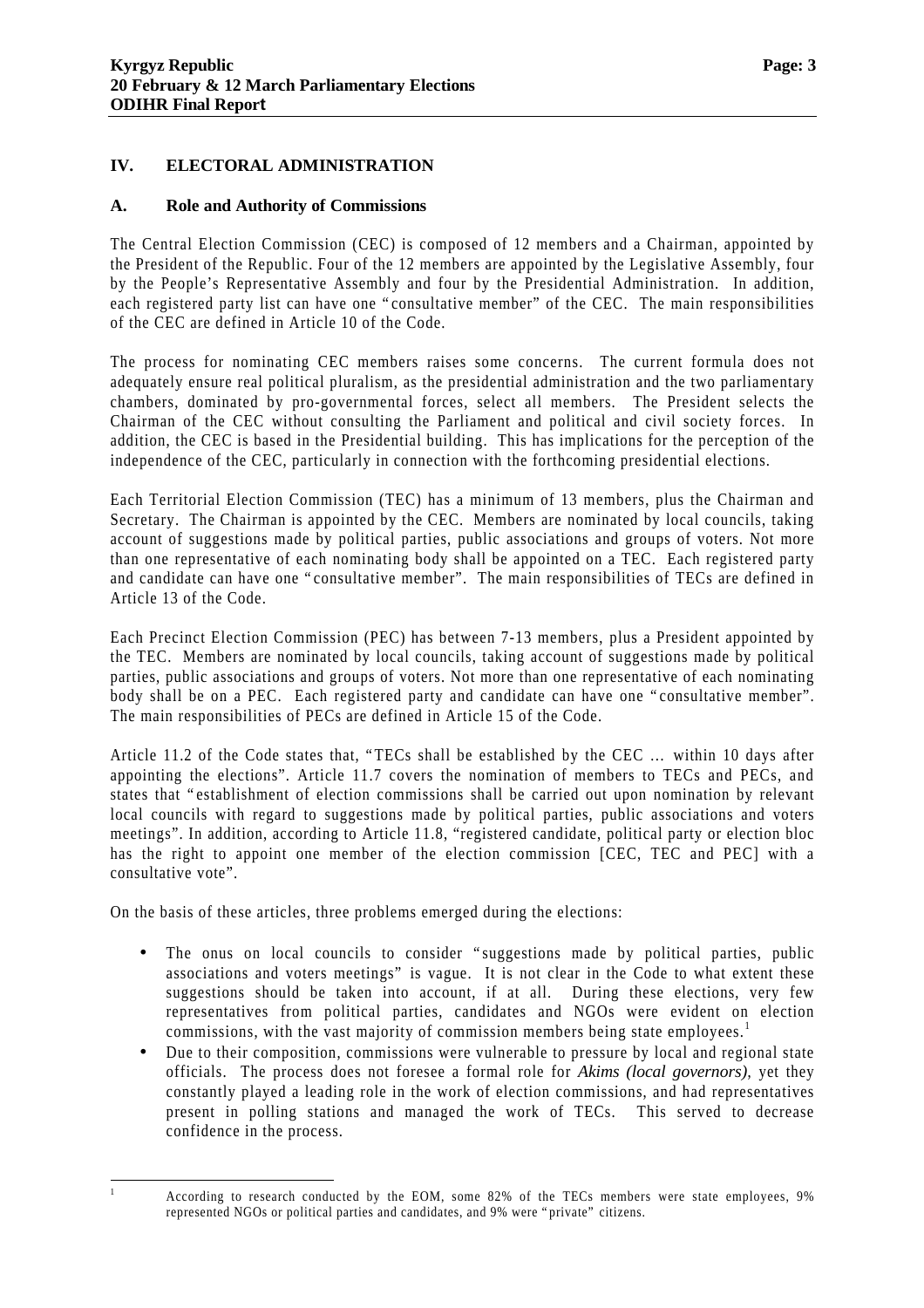- The 10-day period for establishing TECs also served to decrease the possibilities for participation by NGOs and political parties and candidates, as they were either not adequately informed of the possibility to nominate members or could not respond in the timeframe available.
- The training of TECs, and particularly PECs, was of a mixed quality. In some instances, members of TECs were not aware of their nomination and so missed the training. At the PEC level, the problems were more acute, with members missing training sessions and the sessions themselves being reportedly inadequate. This had obvious implications for the conduct of the process.

#### **B. Printing of Ballot Papers**

Contracts for the printing of the three ballot papers for the parliamentary elections were awarded to three different printing houses, two of which were owned by two candidates competing in the election. One of the candidates was standing in a single mandate constituency for the Legislative Assembly, and was given the contract for the printing of the ballots for the People's Representative Assembly. The other candidate was standing in a single mandate constituency for the People's Representative Assembly, and was given the contract for the printing of ballots for the Legislative Assembly. The state-owned printing house printed ballots for the national party list.

Concern was expressed regarding the security of the printing process as well the involvement of candidates in the process. The CEC faced a problem of resources in determining the printing contracts, as the chosen ballots required fairly advanced printing technology, which is not readily available in the Kyrgyz Republic. In light of this, and given that the printing was divided between three different companies, the CEC made an effort in this regard. However, whilst international observers were granted access to the printing, domestic observers were not. In addition, parties and candidates complained that they were not adequately informed of their right to observe the printing process. This again served to increase their concern regarding a key aspect of the process.

#### **V. CANDIDATE AND PARTY LIST REGISTRATION**

The parties are registered by the CEC, while candidates competing in single mandate districts are registered by the relevant commissions.

#### **A. Registration Process**

Some 420 candidates were registered to stand in the elections in 45 single mandate constituencies both for the Legislative Assembly and the People's Representative Assembly. Eleven political parties and blocs contested the 15 seats in the Legislative Assembly allocated to political party lists.

According to Article 27.4 of the Election Code, a candidate can only be registered in one constituency, but can be both on a party list and compete in a single mandate constituency. There is a residency requirement of three years in the constituency where the candidate wishes to stand. Each candidate and party seeking registration is required to provide a series of documents to the relevant election commission.

The registration process was considered complicated by many political parties and candidates, particularly regarding the need to submit a large number of documents on their finances. Many claimed that they were asked to submit some documents not originally required by law and not asked from all candidates and parties. This delayed the registration of a number of candidates.

#### **1. Article 92: Registration of Parties for the Election**

Article 92 of the Code has two important stipulations regarding party participation in the election: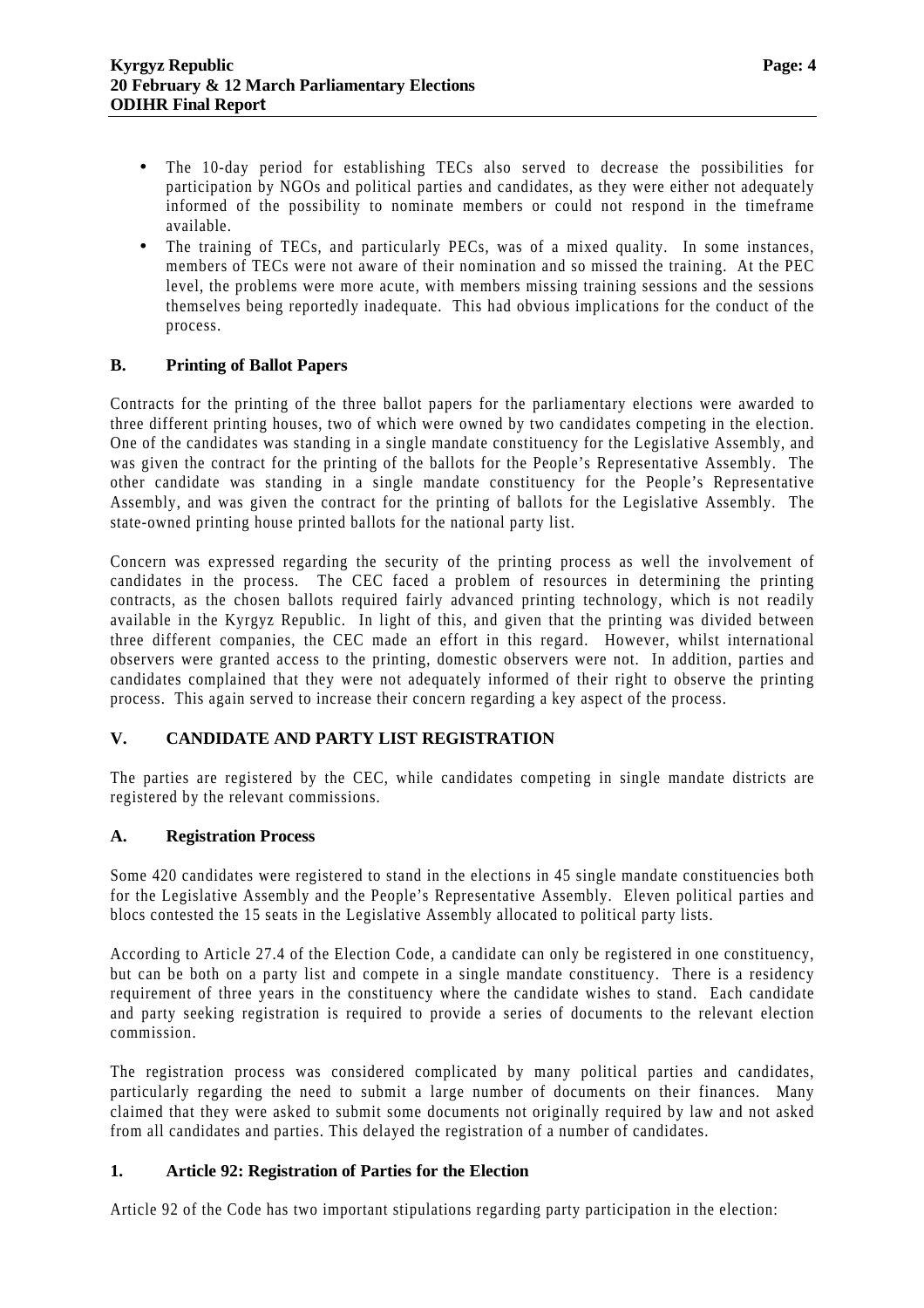- only parties whose "charters foresee participation in elections of state bodies"; and
- only parties "registered with the Ministry of Justice not later than one year prior to the day of appointment of elections … shall have the right to participate in elections to the Legislative Assembly".

Nonetheless, 15 parties qualified for the election. Four parties were barred because the Ministry of Justice determined that their charters were not in accordance with Article 92. These four included the People's Party, one of the main opposition parties. Five parties were barred because they were registered less than one year prior to the calling of elections, including the pro-presidential Adilet party and Ar-Namys, one of the main opposition parties.

The People's Party contested a 29 November 1999 decision by the Ministry of Justice that the party's charter was not in accordance with the stipulation in the Code. However, the Ministry rejected the complaint. The People's Party acknowledged that their original charter, written in 1995, was vague, $2\pi$ but did change it on 11 December, some six weeks before the 20 January deadline for registration, allowing the Ministry of Justice ample time to reconsider the issue. A complaint was also submitted to a local court in an attempt to overturn the decision of the Ministry. The initial decision by the Ministry of Justice was upheld in a series of subsequent court cases, culminating in a Supreme Court decision on 31 December.

The Ministry of Justice and the CEC informed the EOM that the decision was reached on purely legal grounds, and that the ruling by the Ministry affected not only opposition parties but also other parties. However, given that there are only four parties in the country which are clearly opposition and which have some profile and reasonable base, the prevention of two of them (People's Party and Ar-Namys) from competing in the election from the outset had a clear political significance. Further, given that the purpose of the new electoral system was to facilitate and promote the participation of political parties on the national political stage, the ruling of the Ministry of Justice was regrettable. In addition, the one year registration stipulation which prevented the participation of Ar-Namys among others, was rather strict.<sup>3</sup> The Article was passed on 29 April 1999, yet was retroactively applied to November 1998.

In addition, Article 92 is in contradiction with the Law on Political Parties adopted in June 1999. This new law foresees the participation in elections of registered political parties, which would include the parties excluded under the above rulings by the Ministry of Justice. Article 11 of the law, states clearly that: "political parties shall have the right [to] participate in elections of the Jogorku Kenesh [parliament]". Given that the new law was passed over six months before the registration deadline for the elections, it could have allowed the Kyrgyz authorities to interpret the election legislation in an inclusive manner.

The decision to deny registration to these parties had a negative impact on the beginning of the parliamentary electoral process and undermined the positive political impact of the new system, as it reduced considerably the participation of opposition parties in the new national party list elections.<sup>4</sup>

#### **2. Financial Deposit**

To stand as a candidate in a single mandate constituency, a 30,000 SOM deposit had to be paid. Whilst such a procedure is fairly regular in many electoral systems, the sum of 30,000 SOM (approximately \$638) is a substantial amount in the Kyrgyz Republic.

 $\frac{1}{2}$ It mentions that the party strives for the power of the people, rather than striving for state power as required by Article 92.

<sup>3</sup> The President had suggested a 6-month period, but this was rejected by the Parliament.

<sup>4</sup> The main opposition parties are: the Party of Communists of Kyrgyzstan, the Democratic Movement of Kyrgyzstan, and the People's Party and Ar-Namys. Some analysts also include Erkin Kyrgyzstan and Ata-Meken, although neither is strongly opposition in character and both are mainly vehicles for the leader of the party.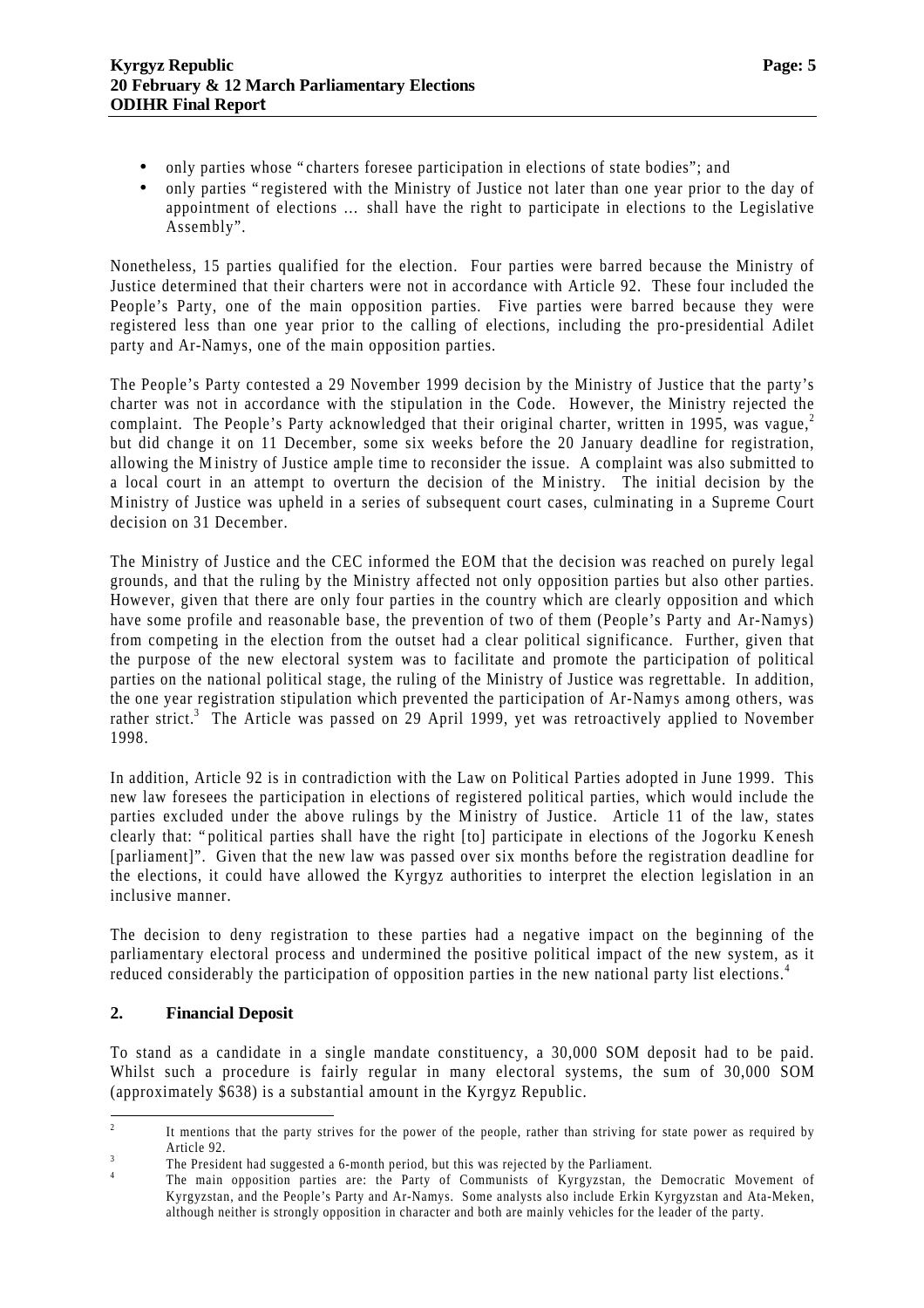#### **3. Financial Declarations and Review of Candidate Registration**

According to Article 27 of the Code, in order to be registered, each prospective candidate must submit "a declaration of income for the year preceding the year of appointment of the election and also submit all information pertaining to immovable property, motor vehicles and stocks that are registered to the candidate and to members of his/her family".

Article 27.2 states that the "corresponding election commission within the period established by the Code, shall review the compliance of the procedure of a candidate's nomination with the requirements of the Code and take a decision on a candidate's registration". This second stipulation refers to the entire registration procedure, of which the financial declaration is one part.

Article 27.11 stipulates that, "within two calendar days after registration the election commission shall issue the appropriate certificate to candidates."

Further, Article 56 of the Code allows a candidate to be de-registered as a result of an incorrect financial declaration. It also allows such a de-registration to take place after the first round and even after a candidate has become an elected member in the parliament.

Election commissions were not able to adequately address the burden of verifying the financial declarations of candidates. This resulted in candidates being registered without the proper verification of submitted documents and opened up the system to abuses. Candidates could produce "evidence" of their opponent's alleged failure to declare wealth in order to secure their de-registration. Registration could be reviewed and annulled at a later stage on the basis of "new evidence".

The registration period must be of a fixed nature. Once the registration has been accepted, the candidate should not be removed from the process except for grievous violations. In addition, the punishment must be proportionate to the violation or misdemeanour. Failure to adequately comply with a financial declaration in many countries is remedied by a fine.

#### **B. De-Registration of DMK Party List**

Following the Ministry of Justice decision to deny registration to Ar-Namys, the party entered into an agreement with the Democratic Movement of Kyrgyzstan (DMK), which had been registered by the CEC. Members of Ar-Namys were included on the DMK party list, including the leader of Ar-Namys, Mr. Kulov, at the head of the list. Such an arrangement is not proscribed by law and was replicated by the pro-presidential Union of Democratic Forces (UDF). The UDF put Mr. Chingiz Aitmatov, the leader of Adilet, at the head of their list. Adilet was refused registration for the same reasons as Ar-Namys.

On Friday 4 February, a local Bishkek court heard a complaint against the CEC decision to register DMK submitted by four members of the party claiming that the party list should not be registered, as the party congress at which the list was voted on was not legally constituted. The court ruled in favour of the complainants, and ordered that the list be de-registered. The decision was acknowledged by the CEC as being legally binding. At a meeting on Monday 7 February, the CEC announced that the party list ballot would be printed without listing the DMK.

The defendant in the case was the CEC. But at the outset of the trial, the CEC agreed with and argued for the complainants. Given that the CEC had just registered the party and had no legal basis to complain, such a position did not appear to be warranted. In discussions with the EOM, the Chairman of the CEC indicated that a large number of Ar-Namys members on the DMK list was not appropriate. This was more a political judgement than a legally based one.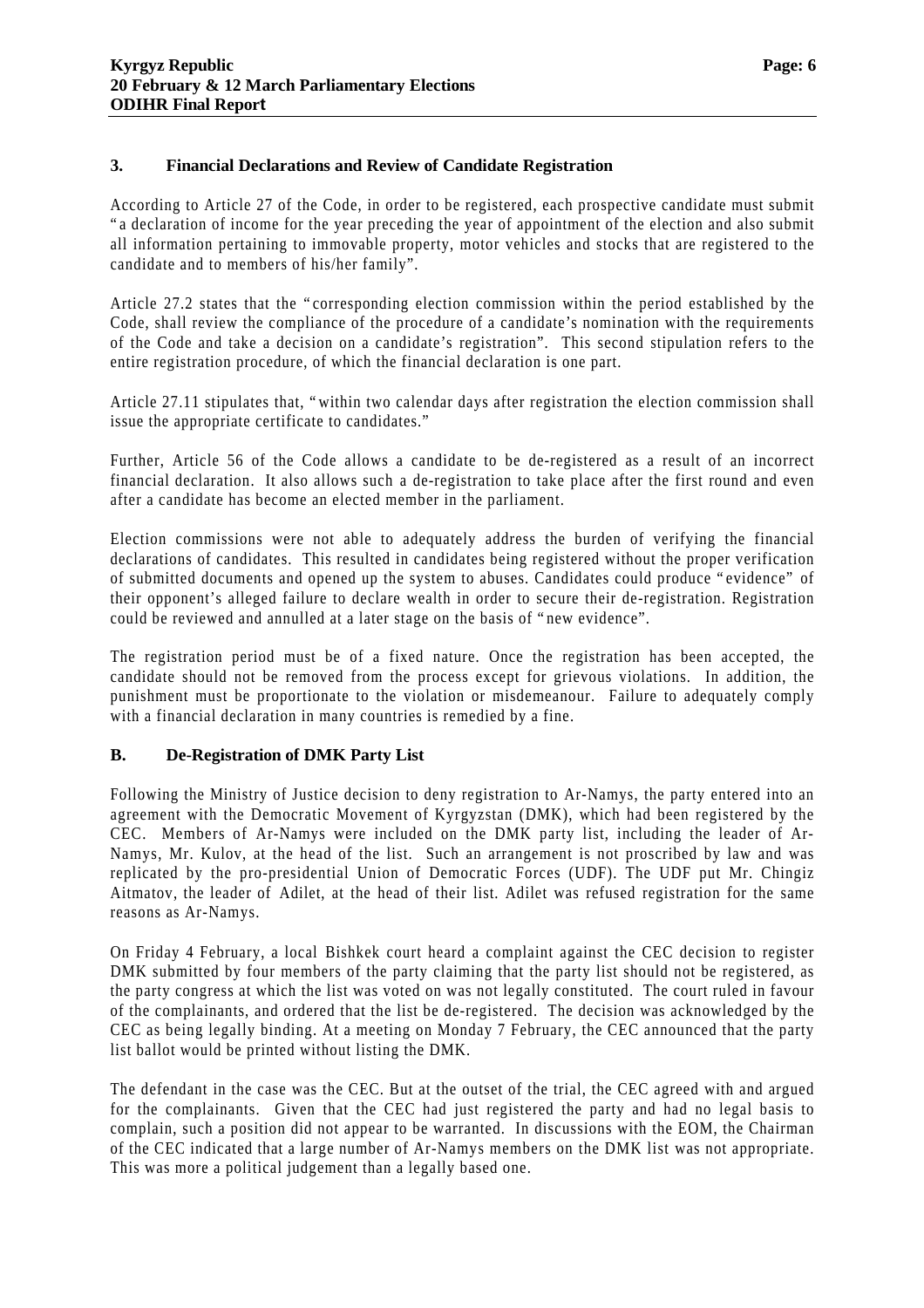The week before the case was heard, the CEC set-up a committee, including the Ministry of Interior, Ministry of Justice and Prosecutor General, to review the registration of the DMK. The law does not foresee such a committee, and many of the documents they requested from the DMK were also not required under the law.

The original complainants acknowledged that they had been members of the DMK in the early 1990s, when it was more of an association, but had not been active in recent years during which time the DMK had become a formal political party. In addition, the complainants were not fully conversant with the party charter, and the case was better argued by the CEC and the judge.

In light of earlier decisions barring the participation of Ar-Namys and the People's Party, the opposition in the Kyrgyz Republic, which is primarily made up of Ar-Namys, People's Party, DMK, and the Party of Communists of Kyrgyzstan had been effectively prevented from participating fully in the election.

The authorities stressed to the EOM that members of these parties were able to participate as individual candidate. Many of these individuals subsequently ran into further obstacles preventing their fair or even actual, participation in the election.

#### **C. Candidate Immunity**

According to Article 28.6, criminal proceedings cannot be instituted against a registered candidate and a candidate can not be arrested "without the permission of the prosecutor (according to the level of the elections)". Thus, registered candidates enjoy immunity unless the prosecutor determines otherwise.

There was concern during the election that this power of the prosecutor was abused, with old cases against candidates being re-opened during the election campaign, with clear political implications.

#### **Mr. D. Ussenov**

A criminal case against the leader of the People's Party, dating back to 1996, was re-opened by the public prosecutor during the election campaign. Mr. Ussenov was a member of Parliament.<sup>5</sup> The case involved an assault charge. The victim had dropped the charges, and stated publicly that he did not want to pursue the case, leading to the relevant local court closing the case in October 1999. The timing and nature of the case raised serious political concerns as to the real impetus behind the case.

The court case was stopped by the prosecutor, after concerns had been raised by the international community to the Presidential Administration, regarding the proliferation of cases against candidates and parties. Whilst the cessation of the case was welcome, the fact that political pressure could lead to the dropping of the case does highlight the ability of political authorities to influence the actions of legal authorities.

#### **Mr. I. Kadyrbekov**

A case against Mr. Kadyrbekov was initiated by the leader of the Democratic Party of Women, Mrs. Shalieva, before the start of the campaign. She charged him with breaking her finger during an incident in the Parliament in 1998. This case also caused concern because of the timing, the competing political interests of the defendant and the plaintiff, and the fact that the judge placed a restriction order on Mr. Kadyrbekov, a sitting member of Parliament, prohibiting him from leaving Bishkek. The restriction prevented Mr. Kadyrbekov from visiting Naryn, Oblast where he was a registered candidate.

 $\overline{5}$ 

Members of parliament enjoy diminished immunity, covering their public life but not their private life.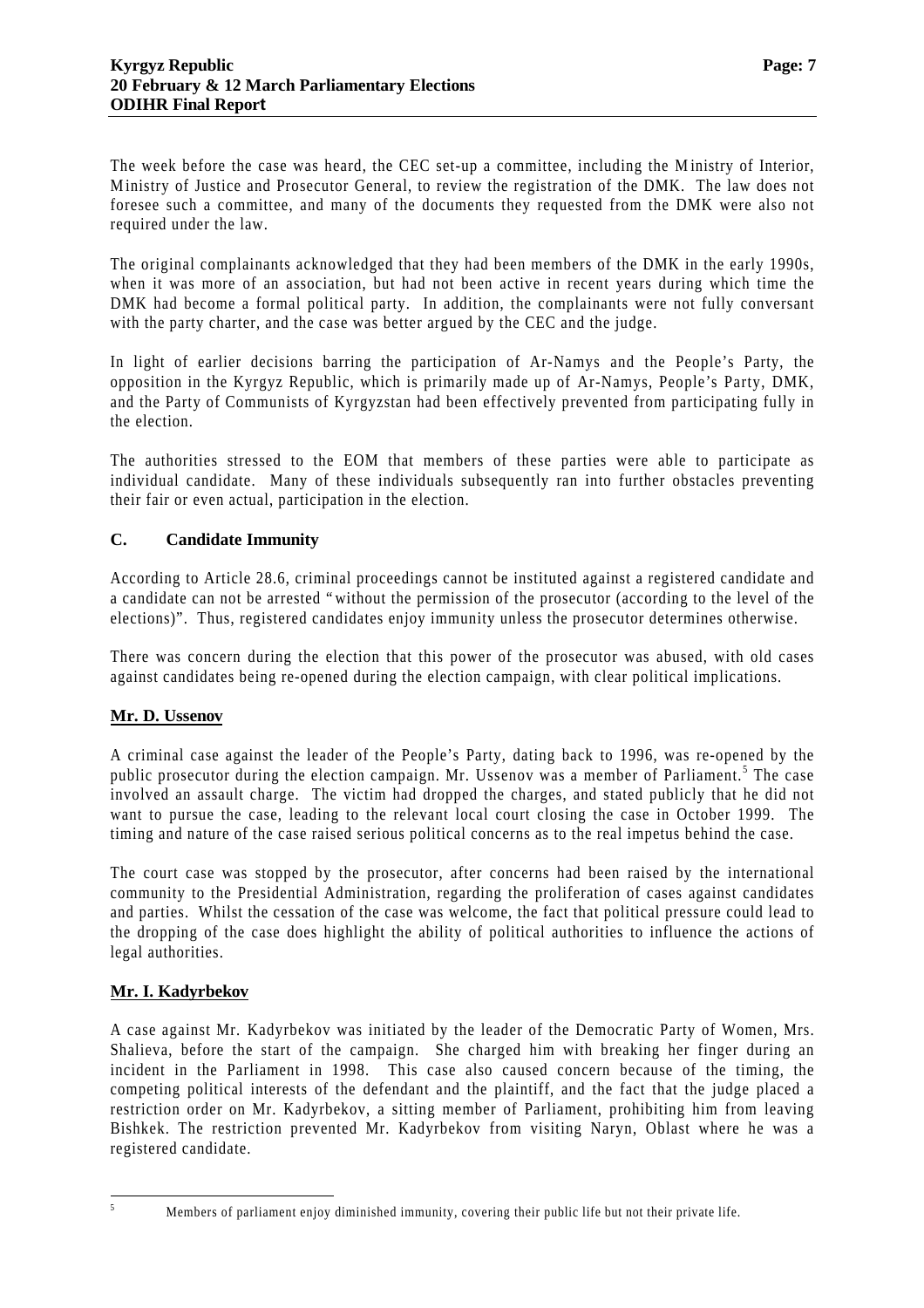#### **Mr. M. Kaipov**

Marat Kaipov, a prominent candidate in Jalal Abad, was taken to court by another candidate for allegedly not requesting a leave of absence from his employer, the Constitutional Court. Mr. Kaipov had submitted all required documents and requests to the Constitutional Court and the relevant TEC (Jalal Abad constituency number 11). However, the case was pursued by the other candidate, with the backing of the local prosecutor. The Supreme Court upheld the de-registration.

#### **D. De-Registration of Candidates Between the First and Second Rounds**

Following the first round of the election, numerous candidates, who had qualified for the second round, were de-registered based on complaints concerning their initial registration and their conduct in the election campaign.

| <b>Name</b>     | LA/<br><b>PRA</b> | <b>District</b> | <b>Date</b> | $\%$ 1 <sup>st</sup> round<br>vote <sup>6</sup> | <b>Official Reason</b><br>for De-Registration |
|-----------------|-------------------|-----------------|-------------|-------------------------------------------------|-----------------------------------------------|
| K. Mamakeev     | PRA               | Bishkek #2      | 11 March    | 7.51%                                           | <b>Irregular Financial Declaration</b>        |
| D. Ussenov      | LA                | Bishkek #5      | 11 March    | 28.48%                                          | <b>Irregular Financial Declaration</b>        |
| B. Chynybaev    | LA                | Bishkek #6      | 11 March    | 18.30%                                          | <b>Irregular Financial Declaration</b>        |
| A. Israilov     | PRA               | Jalal Abad #14  | 11 March    | 43.39%                                          | Irregular Financial Declaration               |
| $O.$ Subanaliev | LA                | Issyk-Kul #17   | 10 March    | 18.77%                                          | Vote Buying                                   |
| K. Mamurkulov   | LA                | Issyk-Kul #17   | 10 March    | 10.39%                                          | Vote Buying                                   |
| N. Arkabaev     | LA                | Batken #25      | 12 March    | 15.10%                                          | No Special Campaign Account                   |
| J. Osmonov      | <b>PRA</b>        | $Osh$ #33       | March       | 18.18%                                          | Vote Buying                                   |
| A. Bakov        | LA                | Chui $#39$      | 11 March    | 18.73%                                          | <b>Irregular Financial Declaration</b>        |

Mr. E. Aliev, campaign manager of candidate Feliks Kulov, was detained by the Ministry of Interior three days prior to the second round election day. The detention was based on charges dating back to 1995 in Tajikistan. Mr. Aliev was detained in Bishkek, preventing him from carrying out his duties during an important time of the electoral process, and was released more than one week after the election had taken place.

In District 6 in Bishkek, the leading candidate for the Legislative Assembly was de-registered on the evening before the election. In addition, the second placed candidate in the People's Representative Assembly was de-registered by the TEC and was awaiting a decision on his appeal from the Supreme Court. Thus, no second round took place. However, due to late decisions on these cases, the voters were not informed, and only found out on the day of the election by virtue of a notice on the closed door of the polling station.

A case against S. Dunlarov, in District 37 in Chui, was to be held on Monday 13 March. However, it was decided that the case would only proceed if the candidate won the second round and would be dropped if he lost. In the event, he lost.

The manner in which the TEC in District 5 in Bishkek heard the complaint against D. Ussenov after the first round was highly unsatisfactory. The Chairman of the TEC was seemingly under great pressure. He did not allow serious consideration of the allegation against Ussenov, and did not give the candidate a real opportunity to rebut the allegations of improper financial declarations. The case

 6 This represents % of registered voters in the district and not % of participating voters, which on the national level was 64%.

<sup>7</sup> The  $1<sup>st</sup>$  round results for District 17 were annulled due to alleged irregularities and both of the candidates qualifying for the second round were also de-registered.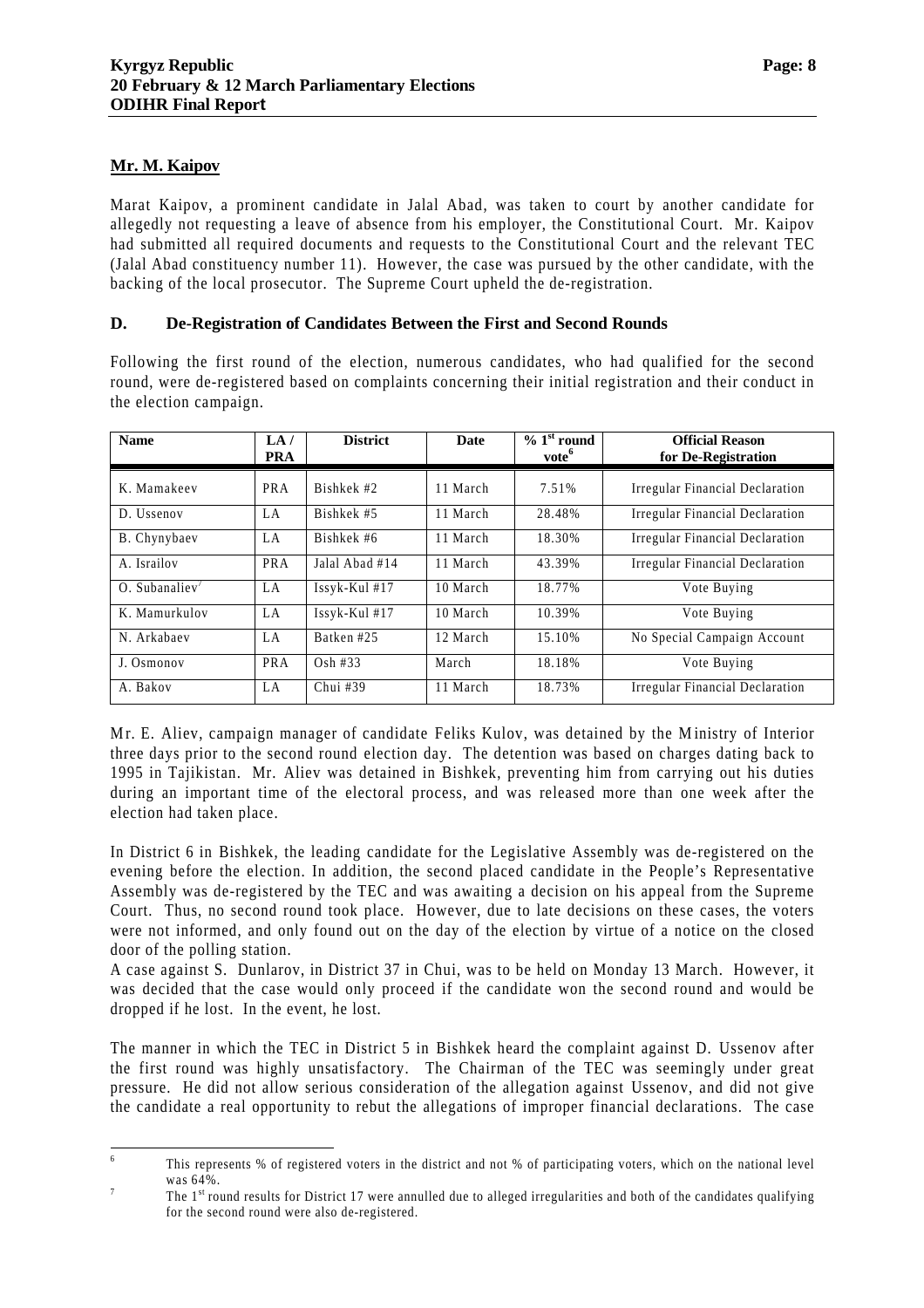was finally concluded at the Supreme Court, at which two members walked out before the final vote, refusing to be part of the proceedings.

In addition to the above cases, a number of other cases were considered and decided in favour of the candidate. These cases included some prominent political figures, such as O. Tekebaev (Jalal Abad #12), the leader of Ata-Meken, and I. Masaliev (Batken #25), of the Party of Communists of Kyrgyzstan (PKK). Both of these cases were decided only on the day before or on the day of the second round of the election, causing confusion and consternation among voters.

The overwhelming conclusion is that there was a high level of political interference affecting actions and decisions of candidates, election commissions and courts, up to and including the CEC and Supreme Court. These actions aimed at excluding particular political forces from competing in the election.

#### **E. Repeat Voting**

Article 76 states that "In case there is one candidate left, voting shall not be conducted and a candidate shall be recognised to be elected". According to Article 76.3, the only cases in which a third candidate might replace the withdrawn candidate is if only one candidate is left due to the "death, withdrawal or termination of citizenship" of one of the qualifying candidates. The CEC confirmed that the word "withdrawal" in the article in question relates to withdrawal of citizenship and not withdrawal from the election.

As a consequence, in all cases where one candidate withdrew<sup>8</sup> or was de-registered, the second candidate qualifying for the second round was automatically elected. This was in contradiction to the spirit of the legislation, which required a candidate to secure the majority of votes from the registered electorate in order to be elected in the first round.

Following the de-registration of A. Bakov in district 39 in Chui, his second round opponent, K. Korkmazov, was automatically elected to the Legislative Assembly. In the first round, Mr. Korkmazov had received just 9.76% of the votes of the registered electorate. In district 2 in Bishkek, following the de-registration of K. Mamkeev, K. Imanaliev was elected despite the fact that 91.81% of the registered electorate had not voted for him. In many of these cases of de-registered candidates, the elected representatives had received between just 11-22% of the vote.

#### **VI. PRE-ELECTION CAMPAIGN**

#### **A. Election Campaign**

The campaign environment generally allowed for all candidates to advocate their political platform. The campaign was conducted in a traditional form, through TV slots and debates, campaign literature, posters, leaflets, newspaper advertisements, public meetings and rallies. Most meetings with voters were organised by TECs. These meetings were often well attended and voters appreciated the interactive format of most meetings, allowing them to directly confront candidates on important issues.

The main campaign issues promoted by candidates were the economy and unemployment, improvement of living conditions, development of agriculture and industry, access to health care and higher education, and corruption. However, most political platforms could hardly be differentiated from others, which could be attributed to the level of political development of political parties and that most candidates were "independents", standing on the basis of their local position.

 8

Six candidates withdrew prior to the second round, four for the PRA and two for the LA.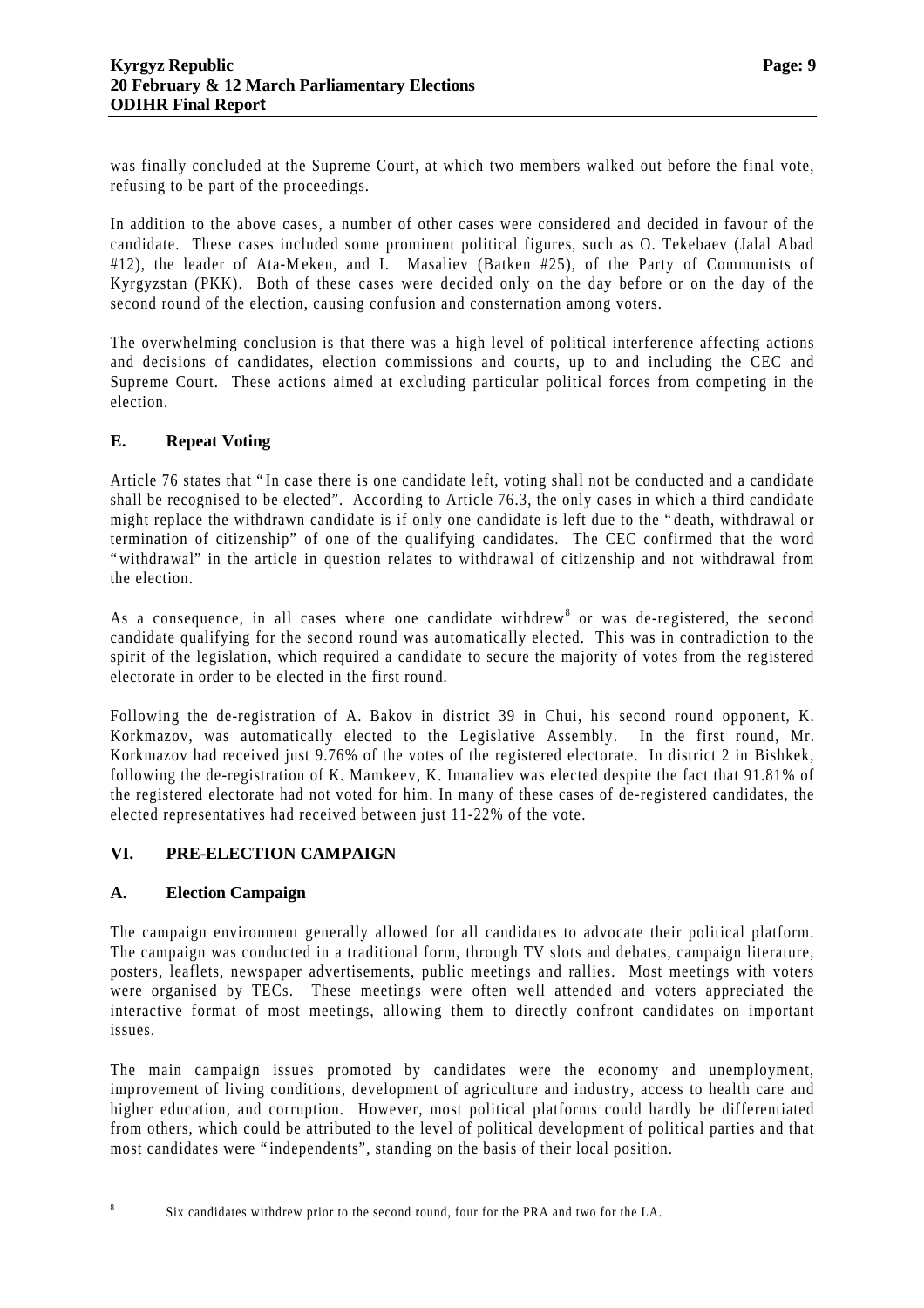The tone of the campaign remained constructive, even though some candidates tended to be more aggressive against their opponents towards the end of the campaign. The campaign was held in a generally peaceful environment. However, there were strong allegations of vote bribery throughout the country. The EOM could not verify these allegations. It was equally difficult for election commissions and courts to adequately investigate such claims. However, a number of candidates were de-registered for such allegations, whilst others remained not punished. There was a clear inconsistency in the manner in which allegations were addressed.

#### **B. Campaign Rights**

#### **1. Start of the Campaign Period**

Article 31 states that, "Pre-election campaigning shall start from the day of a candidate's (list of candidates) registration.… In the course of conduct of repeat voting the campaigning shall start from the day of an official publishing of the decision on appointing repeat voting… ."

This article has some negative implications for the conduct of the campaign before both rounds:

- For the first round of the election, candidates having their registration confirmed quickly were able to start campaigning before those facing problems. Many candidates expressed concern to the EOM about the unequal campaign opportunities.
- For the second round of the election, there was some confusion regarding the official decision on repeat voting, largely because many districts were not in a position to clearly determine which, if any, candidates were to compete. Thus, for candidates facing allegations, de-registration proceedings or court appeals, their participation was not confirmed and they therefore were not in a position to start campaigning. Given that in many instances the final decision on such cases, often taken by the Supreme Court, was not until the last few days prior to the day of voting, this had implications for the equality of campaign opportunities.

#### **2. Permission for Public Meetings**

Candidates could organise individual rallies with the authorisation of competent authorities (e.g. local authorities, university rectors or school directors). Some candidates claimed that they did not receive permission to use premises to meet with voters (such as District 5 in Bishkek, and others in the Jalal-Abad and Osh regions).

Some candidates faced repeated problems to access premises. They were often not given valid explanation for not being allowed to hold meetings or the meetings were cancelled at a very late stage, forcing the candidate to meet voters outside. Some candidates also reported problems with holding meetings in the lead-up to the second round, being refused access to premises where they had campaigned previously.

#### **3. Review of Campaign Materials**

Under Article 35.1, "Samples of campaigning printed materials or their copies shall be submitted to [the relevant] election commission with an aim not to distribute the materials that are in contradiction with the legislation".

There was some concern prior to the campaign that this article could be misused by the authorities as a form of censorship. No such claims were reported during the election. However, given the formulation of this article, candidates remain vulnerable to interference by authorities.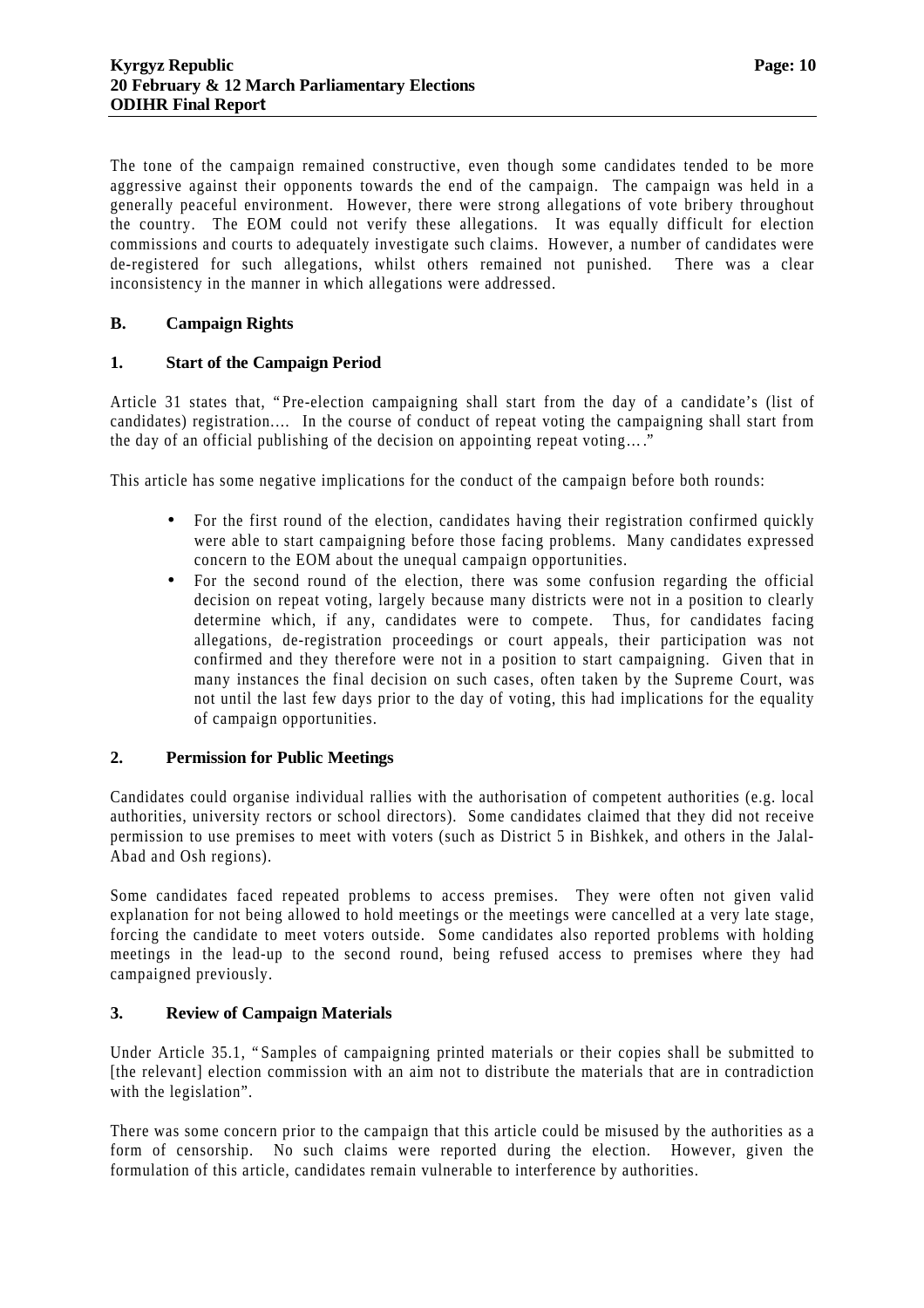#### **VII. THE MEDIA**

#### **A. Media Legislation**

The Code is the main regulator of media conduct during the election. However, certain articles in the Constitution as well as the Law of Mass Media (1992) are also relevant.

Article 16 of the Constitution guarantees freedom of the media and freedom of expression. Article 17 states that restrictions of rights and freedoms are allowed only for the purposes of guaranteeing rights and freedoms of other persons, and providing public safety and constitutional order.

Media coverage of the election is regulated in Chapter 6 of the Code, Articles 30 to 36. The main principle is that candidates, political parties and election blocs are guaranteed equal access to mass media (Article 30.3), with a provision for free airtime for all electoral contestants.

The Law on Mass Media states that media have the right, without limitations, to collect, search for, receive and distribute information. However, the media have a responsibility for the authenticity of published information. Foreign ownership of the media is not allowed (Article 5).

#### **B. Limitations on Media Coverage**

The CEC provided a generally open interpretation to potentially limiting articles in the Code. Article 36.6 of the Code prohibits mass media from publishing information damaging the reputation of candidates, and Articles 127 and 128 of the new Criminal Code still punish libel with imprisonment. In addition, Article 49 of the Constitution states that the honour and dignity of the President are inviolable.

In general, the media are susceptible to structural weaknesses, such as weak financial base, pressure from the authorities, reliance on a limited number of printing houses, which are largely state owned, and a tendency for political pressure from the authorities to limit criticism. Media owners are aware that the authorities can easily order a visit from tax inspectors. As a result, whilst a degree of press freedom exists in the Kyrgyz Republic, this atmosphere of media vulnerability results in a climate of self-censorship. In addition, the State media clearly exhibits a strong bias towards the Government and President, further skewing media coverage of the political environment.

Article 31.3 states that, "It shall be prohibited to publish in mass media the results of opinion polls, prognoses of election results, other investigations, in connection with elections from the moment of registration of candidates (list of candidates)".<sup>9</sup>

This article contains two problematic stipulations:

- Prohibiting the publication of opinion polls for a brief period before an election is fairly normal. However, to do so from the moment of registration of the candidates, i.e. from the moment the election campaign starts, is excessive.
- The phrase "prognoses of elections, other investigations" could be interpreted to include any investigations or analysis on the election, and thus seriously limits the capacity of media to adequately cover the campaign.

<sup>9</sup> On 17 February during the prime-time news on Piramida TV, the Chairman of the CEC violated this article by giving information on an opinion poll. He stated: "The Union of Democratic Forces Bloc is in second place … But the Communist Party of Kyrgyzstan has a leading position".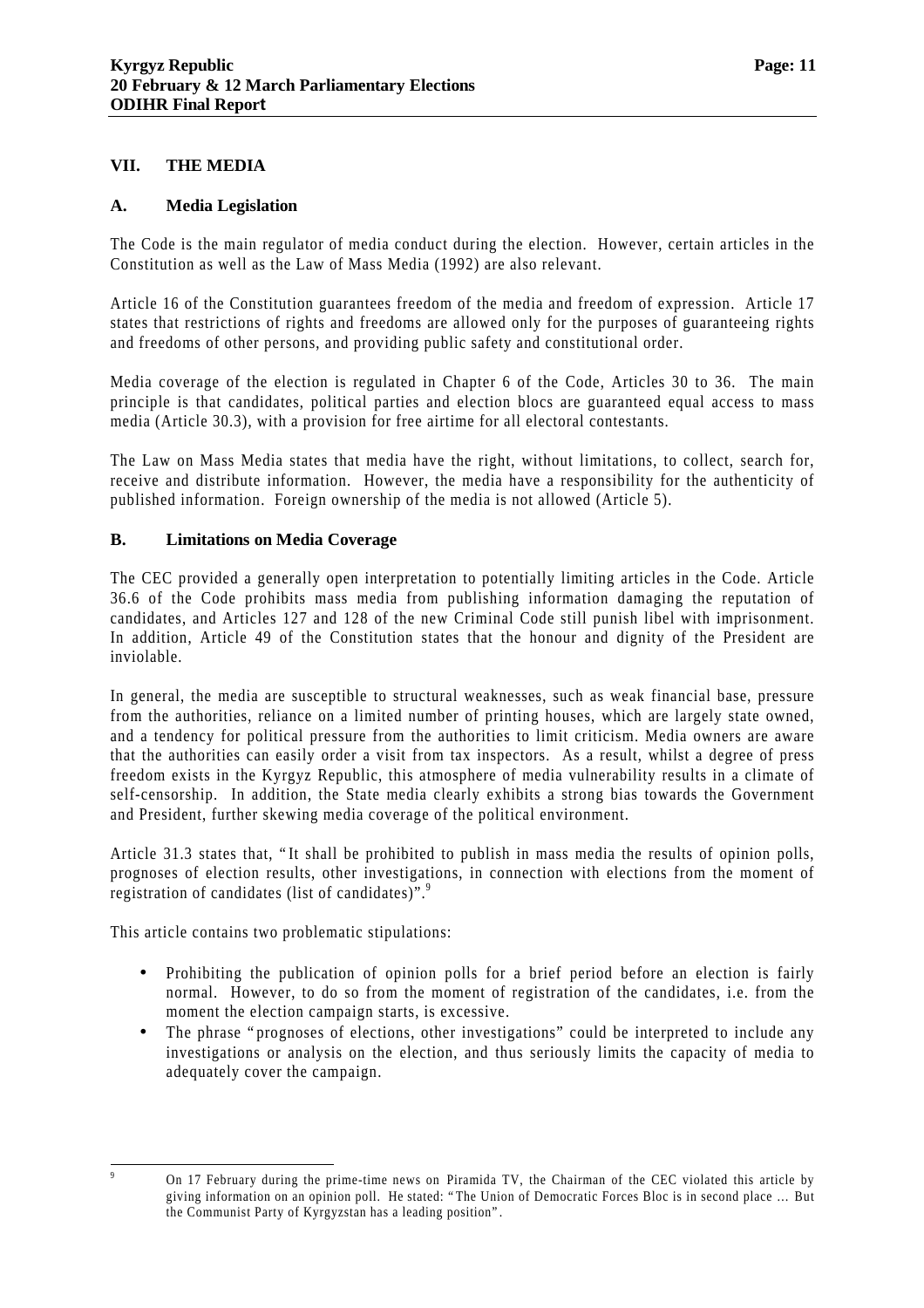#### **C. Results of Media Monitoring: Overview**

State-owned Kyrgyzstan TV (KTR) generally met their responsibility to provide free airtime to all candidates and political parties.

Paid political advertising was available to candidates and parties. However, two concerns were noted. Some parties reported that *Slovo Kyrgyzstana*, the state-owned newspaper, repeatedly claimed that whilst they were open to advertising from any party, they had unfortunately sold all space well in advance. It was noted, however, that leading pro-presidential parties, such as the Union of Democratic Forces (UDF) and the Democratic Party of Women, did take out significant advertising space in the newspaper. In addition, it was not always possible to differentiate between free airtime and paid advertising, due to the lack of any markings on the adverts.

In TV news programming state owned KTR exhibited a clear bias in favour of the pro-presidential UDF, led by Mr. Chingiz Aitmatov, as well as clear negative tendencies towards opposition candidates, such as Feliks Kulov and Daniyar Ussenov.<sup>10</sup>

Whilst in the first round, KTR did not really fulfil its obligations as a public service due to bias in its programming, in the second round its failure was largely due to the paucity of political coverage. In the first round, 21.5% of airtime was dedicated to political coverage, whereas in the second round this figure fell to just 6.6%, which is a normal level during non-election periods. Moreover, half of this time was used to cover the activities of the President and Government.

Private electronic media generally gave a more diversified reporting of the election campaign, with coverage for both opposition and pro-presidential / government parties and candidates.<sup>11</sup> Whilst there was a small tendency to provide more coverage to the opposition than state channels and allow some criticism of the President, this did not mean that private media were fully free to cover the campaign, due to the limitations discussed above.

In print media news, state-owned *Slovo Kyrgyzstana* exhibited bias towards the pro-presidential UDF and with negative coverage of the opposition.<sup>12</sup> The government-owned paper *Kyrgyz Tuusu*, followed the same tendency,<sup>13</sup> whilst *Erkin Too*, also government owned, was slightly more balanced in terms of quantity of coverage, though its coverage of the opposition was more negative in tone.

Independent papers, such as *Res Publica* and *Asaba*, which are identified with the opposition, exhibited a bias towards the opposition parties. *Vecherny Bishkek* is one of the most popular newspaper in the country. It showed a small tendency to give more coverage to the UDF and the Democratic Party of Women, but also gave extensive and not always negative coverage of the opposition, particularly the People's Party.<sup>14</sup>

 $10\,$ <sup>10</sup> KTR gave some 21% of its coverage to UDF, largely positive in tone. DDK/Ar-Namys and the People's Party received 5.6% and 2.8% respectively, and it was largely negative. In the main KTR news programme Ala Too, UDF received 15.6% of coverage, which was largely positive. DDK/Ar-Namys received 19.9%, but it was largely negative. The leader of UDF, Chingiz Aitmatov, also received the most time for direct speech, at 7%, with President Akaev second with 2.8%. During the second round, the negative coverage of Daniyar Ussenov continued. He received nearly 8% of coverage but 98% of this was negative.

<sup>&</sup>lt;sup>11</sup> Piramida TV gave 13.8% of its coverage to the People's Party, of which 28.7% was negative. UDF received 10.2%, mainly positive. Ussenov received the greatest opportunity for direct speech in both rounds.

<sup>&</sup>lt;sup>12</sup> In the first round, UDF received 8% of coverage, which was positive in tone. DDK/Ar-Namys received 8.8%, 90% of which was negative in tone.

<sup>&</sup>lt;sup>13</sup> Ktryz Tuusu 14.4% to UDF, positive in tone, and 11.9% to the Democratic Party of Women, positive in tone. DDK/Ar-Namys receibed 10.6%, mainly negative.

<sup>&</sup>lt;sup>14</sup> UDF received 9.6% and the Democratic Party of Women 5.2%, mainly positive or neutral. DDK/Ar-Namys received 5.6%, half of which was negative, and the People's Party 12.5% mainly positive.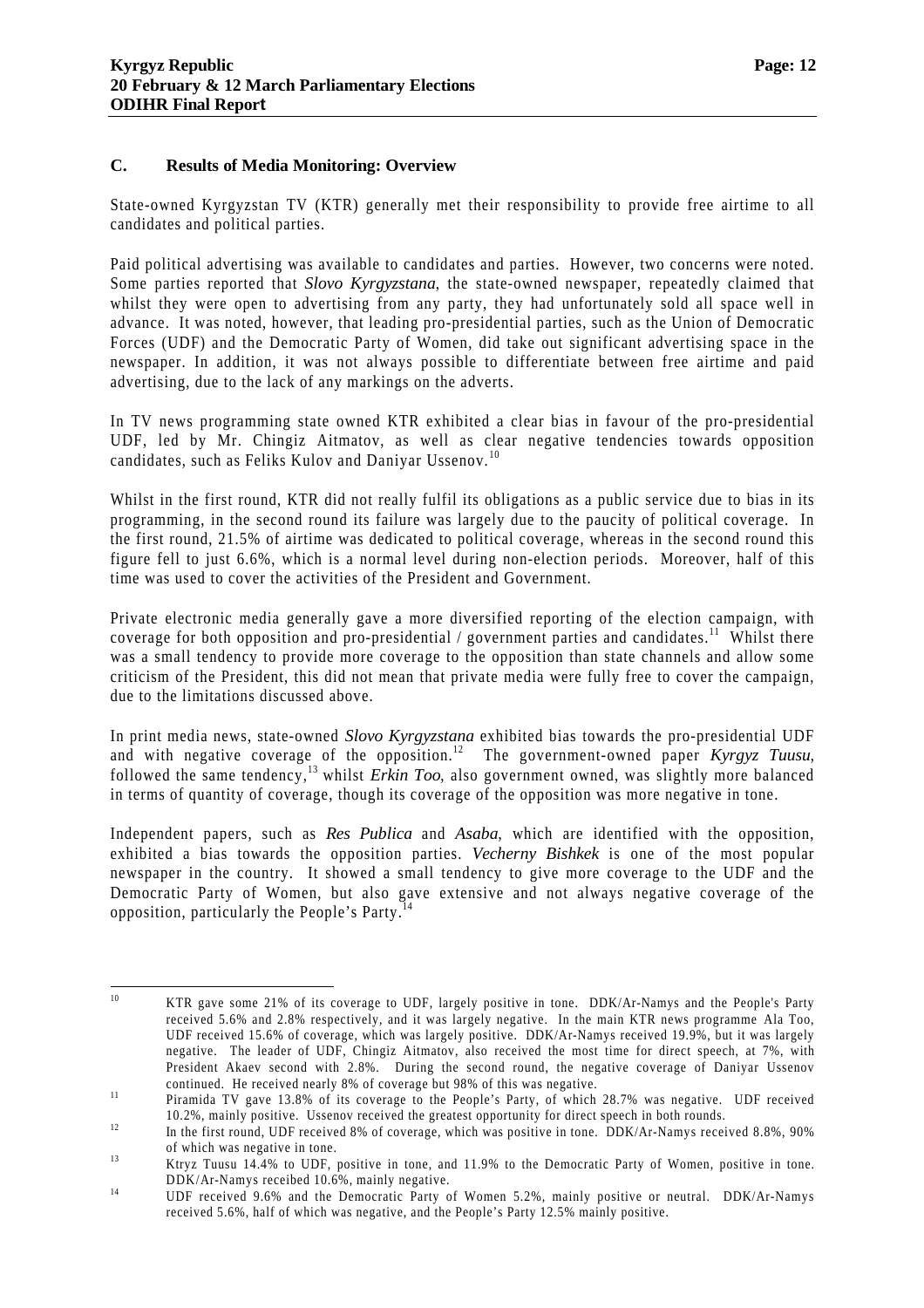#### **VIII. COMPILATION OF VOTER LISTS**

According to Article 21.5 of the Code, voter lists are compiled by relevant PECs "on the basis of the data on voters submitted by local state executive bodies". According to Article 22.1, the "Lists of voters at [PECs] shall be presented for general familiarisation and additional reviewing not later than 15 calendar days prior to the day of voting".

In practice, PECs usually relied on local housing officials *(Jek*) to check and verify the voter lists. However, on the day of the election the voter lists clearly proved to be inaccurate. A substantial number of voters were added to additional voter lists on the day of the election and many voter details, such as date of birth, proved inaccurate. There were also many instances of duplicate voters in the list. This allowed for serious irregularities and administrative errors. Voters were fairly easily added to additional lists after only a cursory checking of identification documents and without cross-checking registers in different areas.

Some of the shortcomings in voter lists are due to ambiguities and complexities in the citizen registration process. The basis of a citizen's registration (*Propiska*) is permanent or temporary residence. In theory, citizens in towns and cities are no longer required to register. However in practice, they report to the local administration for registration, which is indicated by a stamp in their passport. The registration is then the basis for information used in compiling voter lists.

Many citizens do not registered in their new place of residence. This is a particular problem in Bishkek, where a substantial number of persons have migrated from other towns and rural areas. Registration is often avoided either as a means of avoiding taxes or other costs, or merely because people have not bothered.

In cases where people have registered in their new permanent or temporary place of residence, they have not necessarily been de-registered from their old place of residence. This led to an inflation of voter numbers in some areas. Some candidates claimed that the *Jek* were providing information on such absent but still registered voters to some candidates, enabling their vote to be cast by others.

#### **IX. POLLING DAY**

#### **A. First Round of Voting: 20 February 2000**

The EOM deployed 115 international observers on the first round election day. They reported from some 600 polling stations in 42 of the 45 election constituencies. Their assessment of voting procedures during the first round was generally positive. In 90% of instances, the process in polling stations was reported good or very good. The remaining 10% bad or very bad rating was largely due to reports from the Jalal Abad area.

Across the country, some common concerns were the poor quality of voter lists and pressure on students. The number of voters registered in some polling stations was also very high, with up to 3,000 voters in some instances, whilst 1,000 – 2,000 was fairly common. Some PECs handled this demand fairly well, but many found it burdensome, particularly during the counting process.

Instances of proxy and family voting were noted, but domestic and international observers involved in past elections in the country reported that this is a decreasing trend. The EOM found such practices in 11.53% of polling stations visited.

A further positive aspect was the presence of domestic observers, from NGOs and political parties, in close to 99% of polling stations visited. Whilst recognising that in a couple of instances the large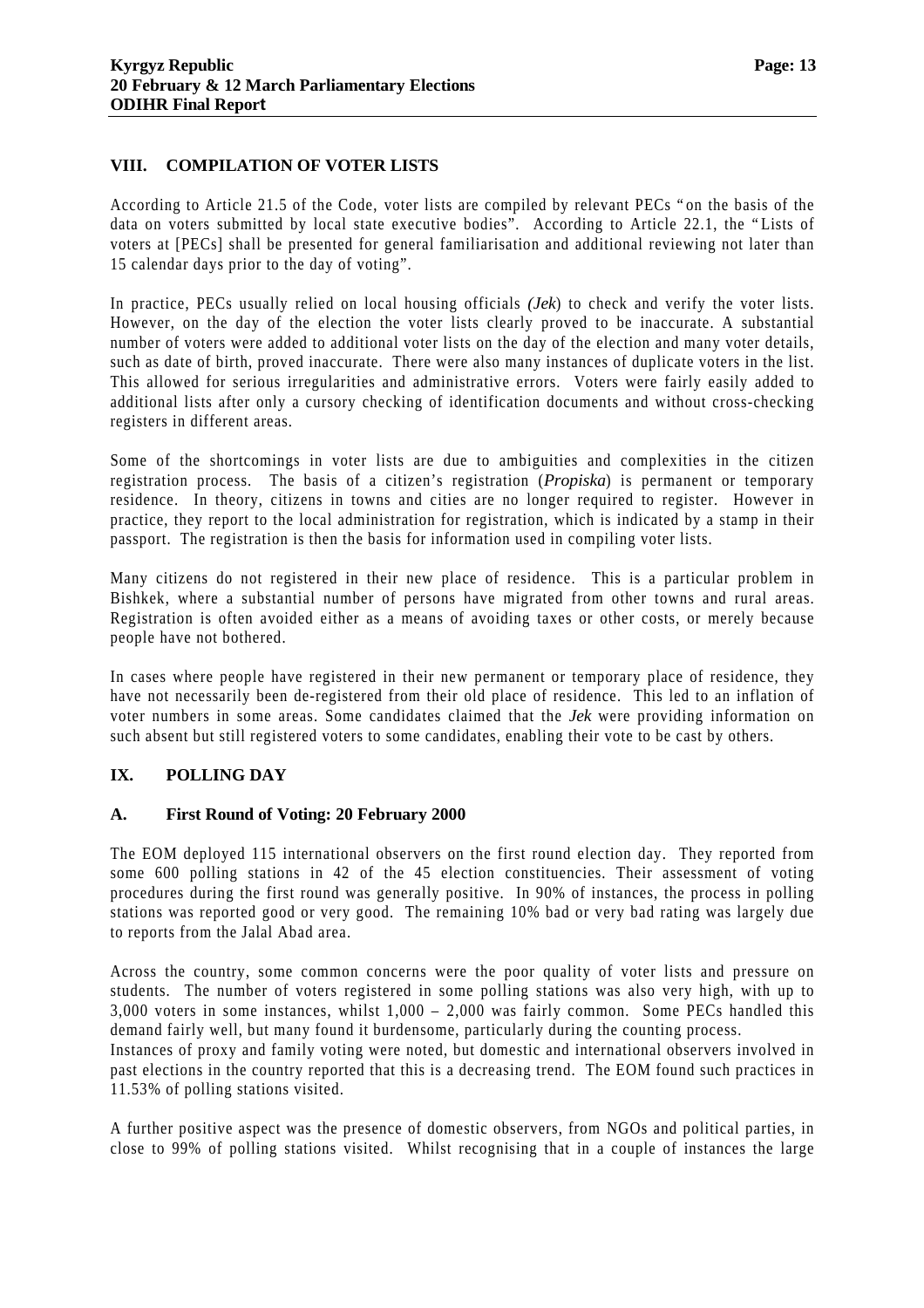number did cause organisational problems for the PECs,<sup>15</sup> the presence of observers from a wide spectrum of organisations, parties and candidates, greatly contributed to the electoral process, particularly given the lack of pluralism of the PECs.

A negative aspect of the process was the often dominating presence of local authorities in polling stations. Representatives of *Akims*, were all too often present in polling stations, with many reports of their active management of the process. Whilst in some instances this was claimed to be a benign attempt to facilitate the process, in many instances the *Akims* were closely linked to a particular candidate and assumed a more partisan role.

#### **1. Manipulation of Student Vote**

One of the worst aspects of the voting process during both rounds of the election was the manipulation of the vote at polling stations where a large number of students were registered. This was noted in Bishkek and Jalal Abad. In both instances, university heads were standing for election in the first round. For the second round, the student vote appeared to have been promised by the university heads to other candidates where they no longer were candidates.

Prior to the day of the election, there were allegations that students were under pressure. The EOM received information that in Bishkek students from the Agricultural University, located in District number 5, had been sent home to collect the passport numbers of three persons each, to be added to voter lists and vote for the head of the university. The EOM observed on election day that there were indeed many additions to the voter lists. Also students turned up at the same "allocated" time and some even acknowledged to observers that they were under pressure to vote for their university head or a specific candidate.

This situation was largely replicated during the second round. In District 3 in Bishkek, students acknowledged to the EOM that their vote was checked. If they failed to vote, then access to cheap university accommodation would be jeopardised. In District number 9 in Jalal Abad (PS #93,94, 95), the EOM observed students with multiple, pre-marked ballots during the second round.

#### **2. Use of Additional Lists on Election Day**

There was heavy reliance on the use of additional voter lists, largely as a result of the inadequacies of voter registers. Given the often poor quality of the administrative checks in polling stations – identification documents and the lack of cross district checks for double voting - opened the process to abuse.

| Area           | <b>District</b>               | <b>Voter Turnout</b> | % Voter Turnout | No. on Additional<br>List | % Voters on<br><b>Additional List</b><br>on Election Day |
|----------------|-------------------------------|----------------------|-----------------|---------------------------|----------------------------------------------------------|
| <b>BISHKEK</b> |                               | 24,067               | 48.42%          | 1,608                     | 7%                                                       |
|                | $\mathfrak{D}_{\mathfrak{p}}$ | 23,443               | 42.19%          | 1,591                     | 7%                                                       |
|                | 3                             | 27,504               | 52.71%          | 1,817                     | 7%                                                       |
|                | $\overline{4}$                | 24,924               | 48.57%          | 1,654                     | 7%                                                       |
|                | 5                             | 24,175               | 53.16%          | 1,925                     | 8%                                                       |

The following table lists the use of additional lists in the main urban areas of Bishkek and Chui.<sup>16</sup>

 $15$ <sup>15</sup> This was largely due to the large number of independent candidates in the election, all of whom had the right to appoint observers / representatives to polling stations.

<sup>&</sup>lt;sup>16</sup> The EOM was unable to obtain the figures for District 43 in Chui, as the TEC would not provide the information to LTOs.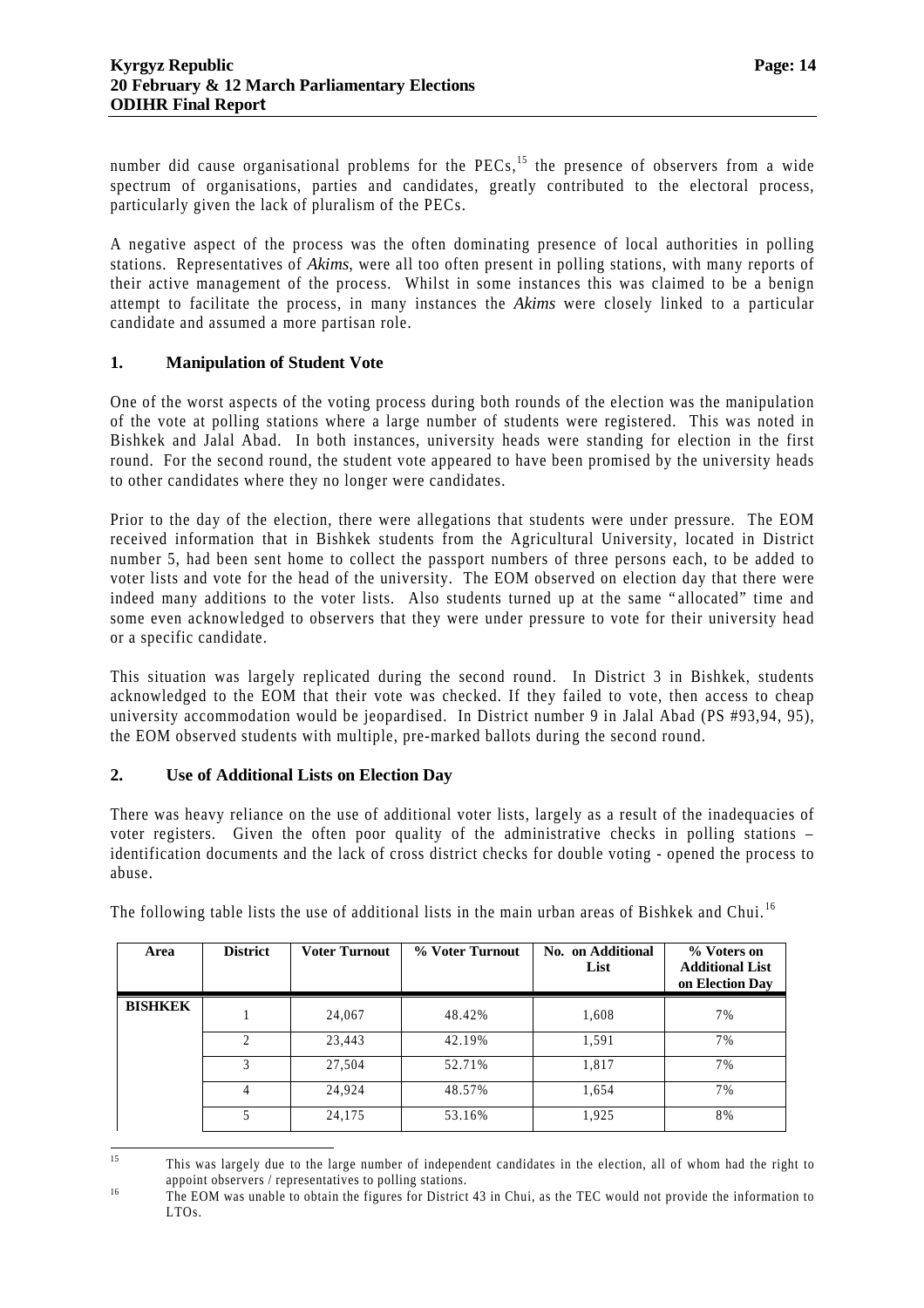|             | 6  | 27,281 | 46.90% | 2,086 | 8% |
|-------------|----|--------|--------|-------|----|
|             | 7  | 19,398 | 36.69% | 576   | 3% |
|             | 8  | 22,184 | 42.74% | 1,139 | 5% |
|             |    |        |        |       |    |
| <b>CHUI</b> | 36 | 31,235 | 56.72% | 1,292 | 4% |
|             | 37 | 35,550 | 57.82% | 2,054 | 6% |
|             | 38 | 34,848 | 55.72% | 1,561 | 4% |
|             | 39 | 28,025 | 54.24% | 1,009 | 4% |
|             | 40 | 38,270 | 65.07% | 951   | 2% |
|             | 41 | 28,304 | 55.61% | 471   | 2% |
|             | 42 | 28,281 | 57.93% | 2,183 | 8% |
|             |    |        |        |       |    |

#### **B. Second Round of Voting: 12 March 2000**

For the second round of the election, the EOM deployed some 70 international observers, reporting from over 300 polling stations in 24 election constituencies.

The overall impression of observers was more negative than in the first round, but this was largely due to irregularities in Jalal Abad and particularly District 44 in Talas.

International observers again reported positively on the presence of domestic observers, who were present in over 98% of polling stations visited. However, a number of observations serve to highlight the main weaknesses in the existing system.

- In 28% of instances, observers reported that "unauthorised persons", invariably local officials, were present inside polling stations.
- Observers reported intimidation of voters in 5% of instances, compared to just 2% in the first round. These reports were again largely limited to Jalal Abad and particularly Kara Bura District 44 in Talas Oblast.
- In 68% of instances, observers reported voters added to additional lists.
- The EOM found proxy voting in 6.5% of instances and family voting in 15%, an increase compared to round one.

When considering the two rounds of voting, the overall rating of voting administration on election days is generally positive, but with numerous serious exceptions, particularly but not limited to, Jalal Abad Districts 9, 10, 11 and Kara Bura District 44 in Talas. These exceptions include poor and illegal practices, with some PECs clearly involved in irregularities, including the acceptance of multiple ballots, the invalidation of ballots, the stuffing of ballot boxes as registers were clearly signed by a single person for large numbers of voters in some instances. Many other problems relate to a lack of training and education of PEC members and voters.

During the second round of the election in District 44, the EOM found clear evidence of systematic fraud, committed by state and election authorities, aimed at securing the defeat of Feliks Kulov. This evidence includes:

- A massive increase in the number of advance voters;
- PEC members acknowledging irregularities during advance voting as well as regular voting, and one PEC (44) acknowledging that they had received special payment for such practicies;
- Corroborated information, that voters had been paid 150 Soms (\$3) to vote for a certain candidate;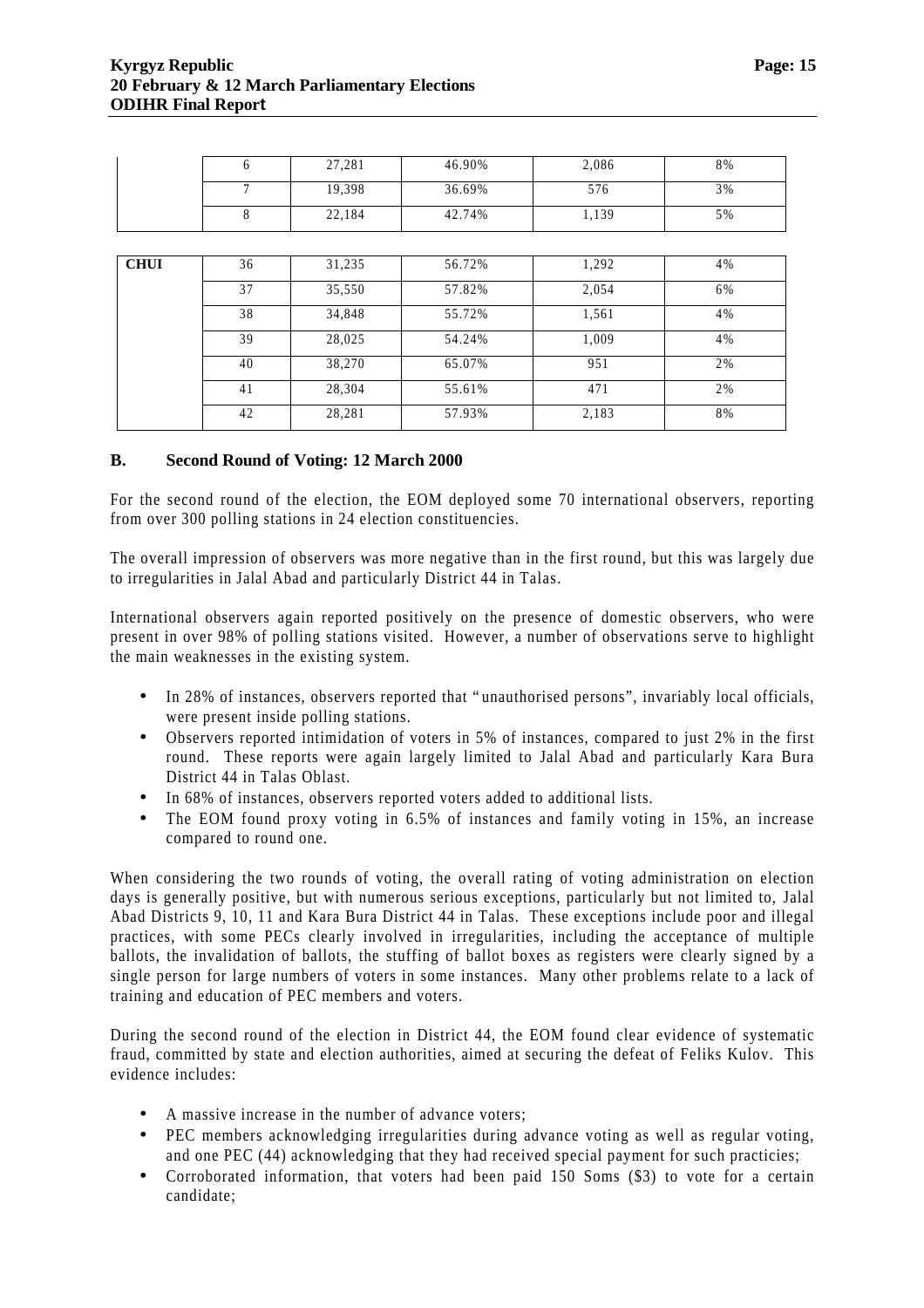- Pre-marked ballots observed in a safe of the PEC:
- Marked ballots clearly shown to officials for approval prior to casting in the ballot box; and
- An atmosphere of intimidation in the district throughout the electoral period.

In polling stations observed by the EOM, the number of advance voters in relation to the number of registered voters ranged from 7% - 28.5%. In the first round, the number of advance voters was much the same as in the rest of the country, at around 1%. In PECs 37 and 43, some PEC members were removed during the counting of advance votes.

As a result, the EOM questions the legitimacy of the election in district 44.

#### **X. VOTE COUNT AND AGGREGATION**

#### **A. Aggregation of Results: 20 February 2000**

With the exception of particular areas of concern addressed below, the overall opinion of observers from the two rounds of the elections was that the biggest obstacle facing the counting process was a general lack of organisation, often stemming from very large numbers of registered voters, with each casting up to five ballot papers.<sup>17</sup> There were discrepancies between the number of signatures on the registers and the number of ballots in the box. Many PECs were not able to adequately deal with this problem.

For the first round, some 17% of observers reported that the counting process was bad and 8.5% very bad. These are high figures. Observers reported that the overwhelming reason for this was the poor administration and organisation. Another reason was the poor quality of polling station protocols.

Observers reported good access at the TEC level, except for District 44. However in some areas, PECs visited the *Akimat* before reporting to the TEC. Also, in most instances, the TECs were located in the *Akimat* building. The CEC explained this as a logistical issue, with the *Akimat* being the only body capable of supplying the office space and computer links. This practice opened the system to abuse.

#### **1. Completion and Publication of PEC Protocols**

Article 44.21 states that, "The third copy of the protocol shall be posted for public acquaintance in the place, established by a Precinct Election Commission". Observers noted in almost all cases that no protocol was posted.

Article 44.23 states that, "Upon a request of any interested person a [PEC] … shall be obliged to [provide] a certified copy of the protocol … or provide them with the possibility to make a copy and certify it". Observers noted that in many instances copies were made available, but not uniformly.

In many instances, protocols were signed in ink but completed in pencil. In addition, many PECs signed a second protocol, which had no figures marked. Whilst observers noted that this was often done to avoid the PEC having to reconvene in case of errors in the protocols, nonetheless it significantly opened the process to abuse.

#### **2. Irregularities in District 44 – Kara Bura in Talas Oblast**

During the first round, the tabulation process in TEC 44 was irregular and lacked transparency. Problems in this district began at the counting stage at the PECs, when in some polling stations (10, 39, 55, 56, 57, 58) observers were denied copies of the protocols. At the TEC, located in the building of the *Rayon* Administration, many PECs took their protocols first to the office of the *Akim* prior to

 $17$ In most districts, local elections took place simultaneously with the parliamentary elections.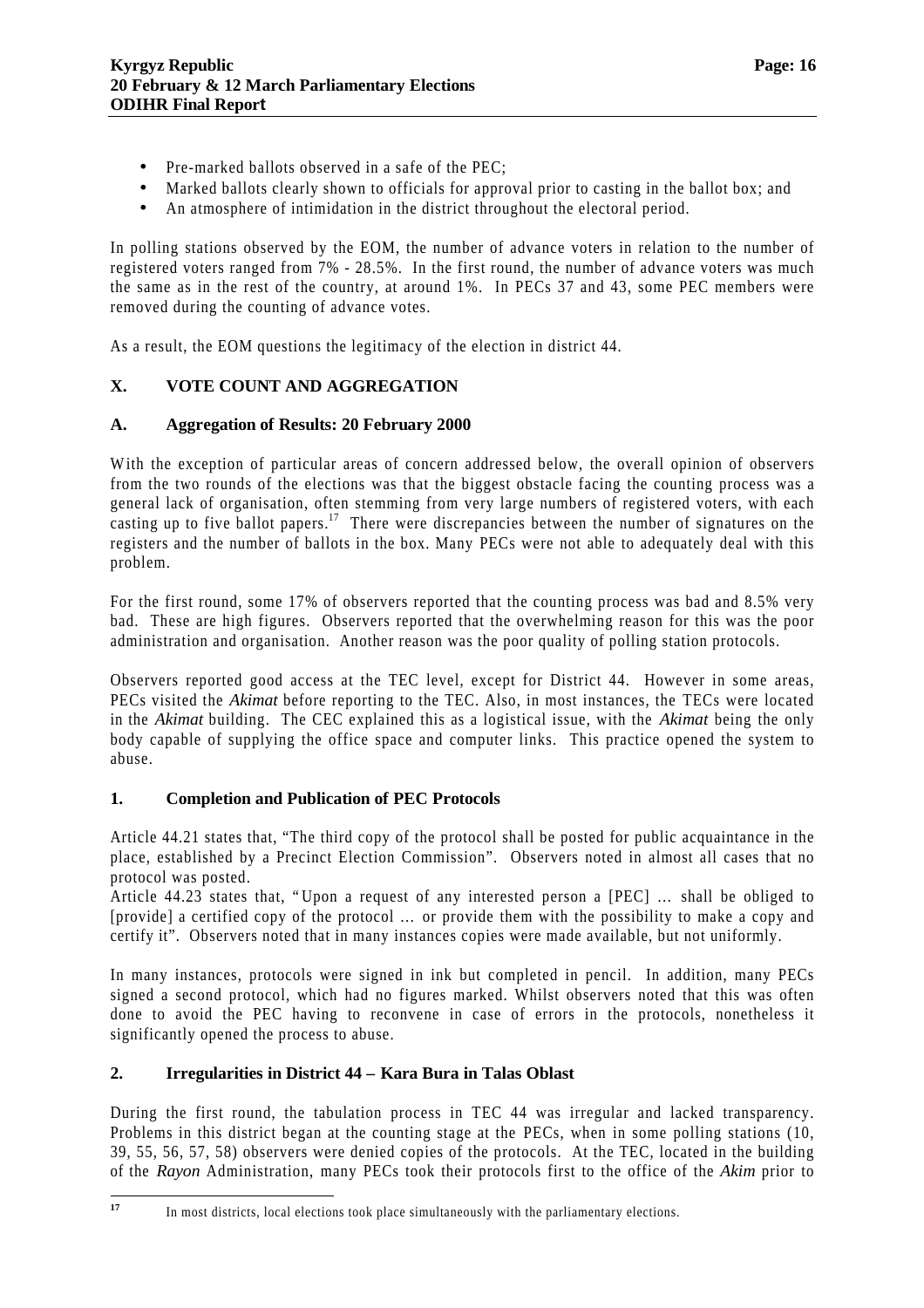delivering to the TEC. The *Akim* and Vice-Governor met the PEC Chairpersons upon arrival. Observers were not allowed to accompany the PECs during this part of the process, with security guards blocking the entrance. Observers then noted that protocols had been changed.

The Chairwoman of the TEC tried unsuccessfully to stop this procedure and even gained the support of the Chairman of the CEC after threatening to resign in the face of proliferating irregularities.

A comparison of a limited number of protocols from PEC 6040 and the official results from District 44 is indicative:

|                      | Protocol collected by the EOM | <b>TEC Results</b> |
|----------------------|-------------------------------|--------------------|
| No. of Invalid Votes | 42                            | 540                |
| Votes for F. Kulov   | 647                           | 147                |

Following the first round, the Chairwoman of TEC 44, Dilbara Moldogazieva, publicly acknowledged the irregularities, and claimed that she had been threatened and was under pressure from local and regional authorities in Talas to resign. She initially resisted, but eventually resigned after she lost the support of the CEC. Her colleagues on the TEC wanted her dismissal, claiming she was unstable and authoritarian. She claims that, as nearly all other TEC members are state employees, their allegiance to the regional administration was assured.

#### **3. Annulment of Results in Issyk-Kul District 17**

The first round results in constituency 17, Issyk-Kul area, were annulled, and two of the four qualifying candidates, including one of the remaining opposition candidates, were de-registered due to alleged violations of the law. The CEC claimed to have thoroughly investigated the allegations and issued a 36-page report. However, the TEC and PECs did not agree with the findings. In addition, neither domestic observers nor international observers had reported any serious irregularities.

The EOM is not convinced as to the credibility of the decision. Similar allegations were prevalent throughout the country, yet were mostly ignored or remained unpunished. Many of the allegations were unsubstantiated or trivial, yet the CEC and the Rayon Court proceeded with the annulment of the results and the de-registration of two candidates for the Legislative Assembly.

If a similar level of scrutiny had been applied elsewhere and similar accusations accepted at face value, then the outcome of a majority of districts in the first round should have been annulled. The impact of alleged irregularities on the result was never considered, nor was the proportionality of the punishment to the alleged infringements.

#### **4. Complaints and Aggregation of Results in Jalal Abad**

Despite the submission of over 150 complaints in the Jalal Abad area prior to election day, and numerous reported instances of irregularities on the day of the election, no action was taken there. The only court cases involved a candidate's financial declaration form and an allegation of dual citizenship of a candidate.

Observers were generally dissatisfied with the process in many districts in Jalal Abad during both rounds of the election. Some of the malpractice observed, particularly involving university students, have been mentioned elsewhere in this report. Other problems in the area included:

• Detention of an international observer for observing a demonstration, which the police claimed was an illegal gathering.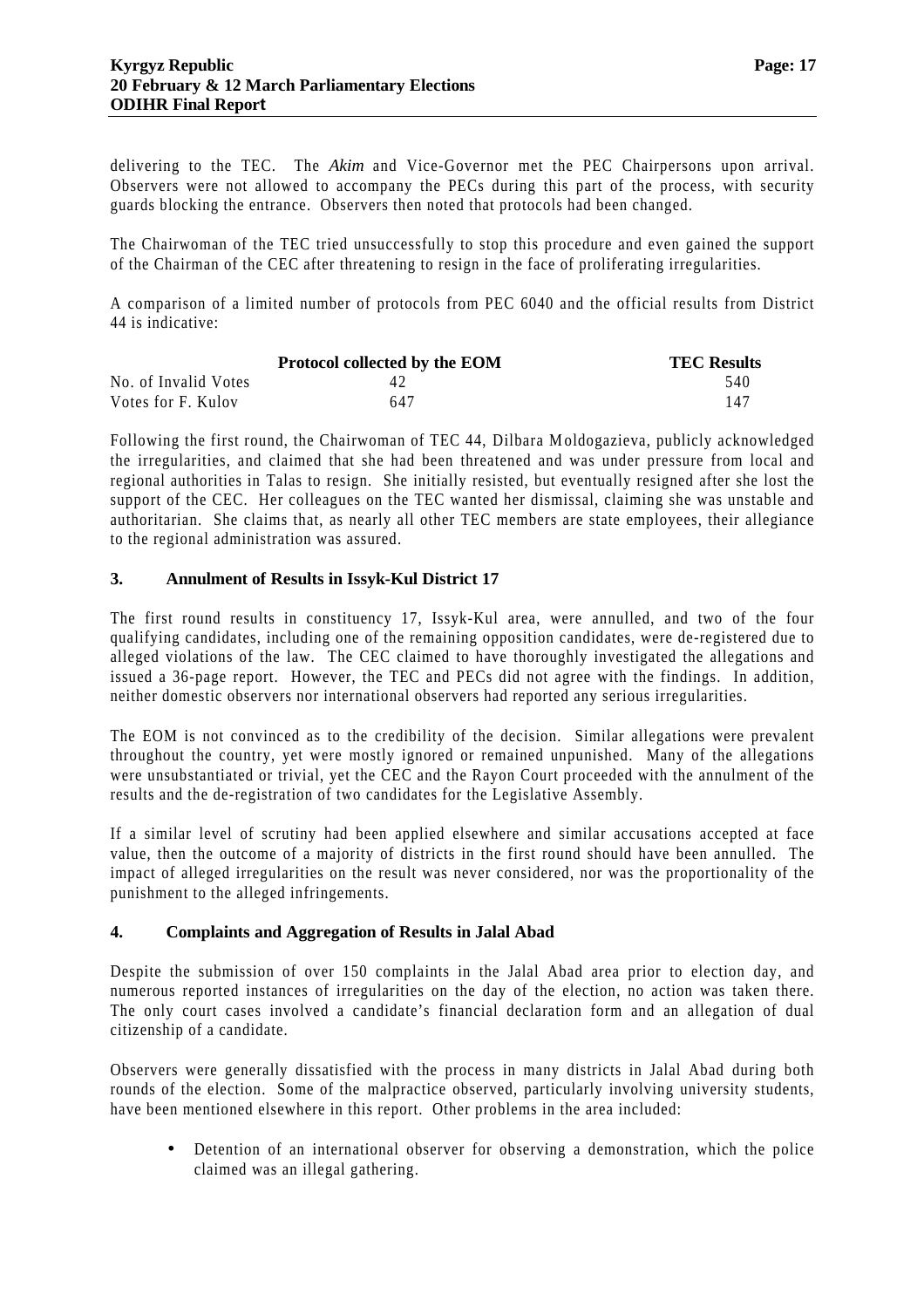- Active campaigning by local officials for candidates in a number of districts in the area. District 11 was of particular note, where city officials were actively striving for the election of candidate Joldoshov.
- A series of anomalous results in polling stations in Districts 12 and 15. In District 12 it was noted that 7 of the 11 parties did not get a single vote in 17 polling stations, which would seem unlikely. In District 15, between 50% - 81% of votes were for the UDF bloc in the first round, which was against the general voting trend in the area.
- In District 10 (PS 49), international observers clearly identified multiple voting and ballots folded together in the ballot box. However, no discrepancies were noted in the submitted protocols, indicating a lack of accuracy in the accounting of the votes. In District 11, supporters of a candidate de-registered just prior to the day of the election protested by taking ballots out of polling stations. Whilst such an action cannot be condoned, the fact that the PEC protocols tallied correctly indicates figures were artificially balanced.

#### **5. Automated Information System – "Shailoo"**

The CEC used an automated information system for the transfer of information from the TECs to the CEC, for publishing voter turnout levels during the day, and the publication of the results at the end of the process.

This was a welcomed effort to increase the transparency of the process. However, a number of concerns should be stressed:

- The results published at the national level are not comprehensive. The web-site only published the results for candidates qualifying for the second round and not all other results and details which are important for the transparency of the process.
- Results were not available at TEC or PEC levels. This is important for verifying protocols. It is also technically possible given the data input method.
- The *Shailoo* system at the TEC level would not accept a PEC protocol unless the numbers were 100% accurate. This created the situation where PEC members would fill out protocols in pencil or bring spare signed ones, both of which seriously opened the process to abuse.

#### **B. Aggregation of Results: 12 March 2000**

For the second round of the elections, the EOM focused on the count in polling stations and the tabulation process at the TEC level.

At the PEC level, some 33% of observers reported that the process was bad or very bad. As in the first round, this reflected poor organisation and poor administrative procedures. 40% of observers reported that the protocols were filled in pencil, and at the TEC, 43% reported seeing protocols filled in pencil, pre-signed or otherwise blank. Further, 60% reported seeing protocols being "re-done", which meant pencil-filled protocols being "corrected" or blank protocols used to submit the corrected figures.

In 93% of TECs observed, they were located in a building of the *Rayon* or *Oblast* Administration. In 20% of cases, observers were not given full access to the tabulation at the TEC. In only 47% of cases, domestic observers were present.

The overall impression was of a lack of full transparency in the process at the TEC level, and a generally unsatisfactory administration of the process. In 40% of instances, observers reported dissatisfaction with the process at TECs.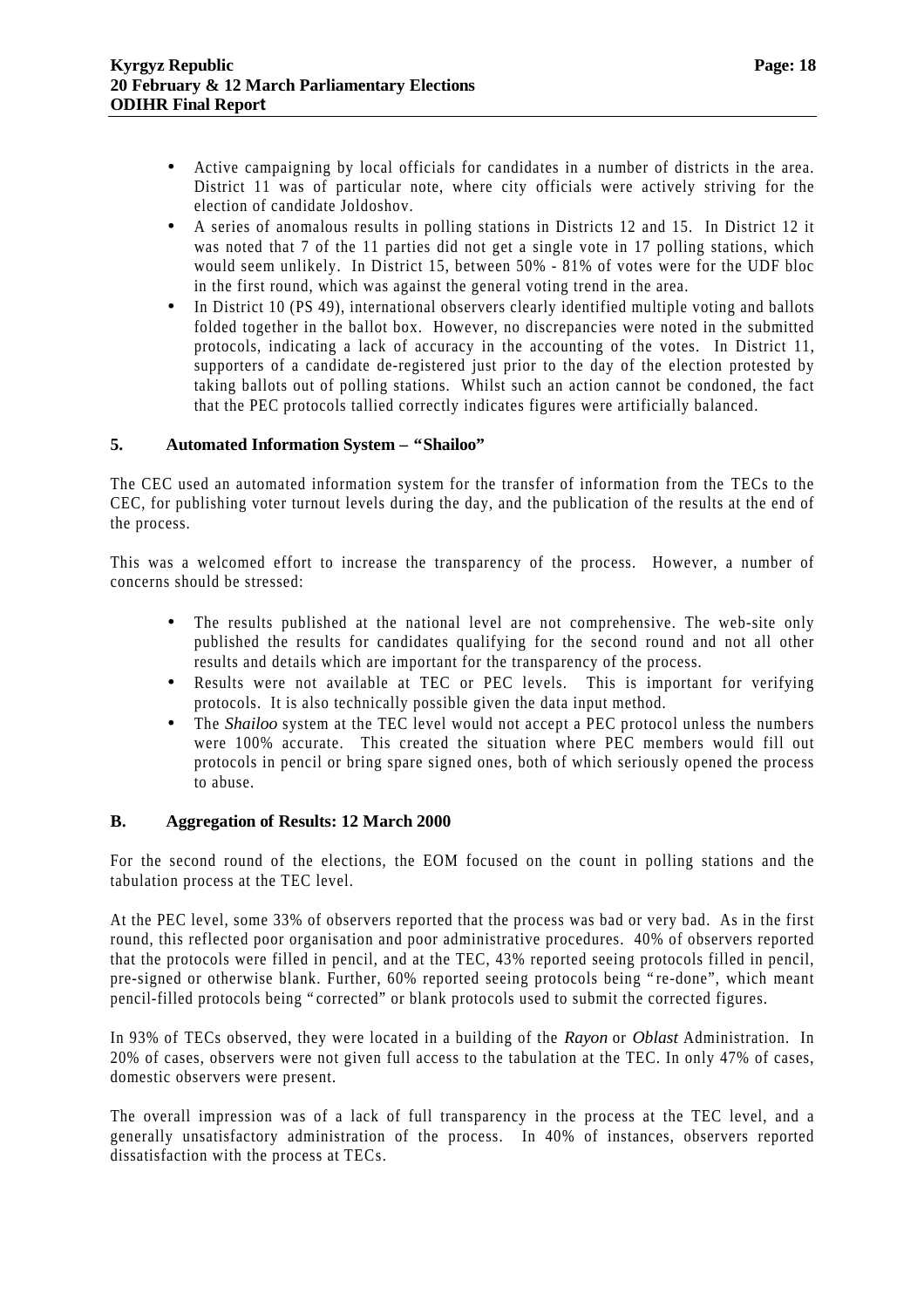Initially, observers had problems gaining access to the TEC in District 44, due to the very large security presence outside the building. Observers reported that, in virtually every case, the PECs went to the offices of the *Akim* prior to going into the TEC, some for up to two hours. In the TEC itself, observers had only limited access to the process and were not able to verify the procedures at all. In any event, given the extent of the irregularities during the course of advance voting and election day voting, the process had already been largely undermined prior to the TEC-level tabulation.

#### **XI. ADJUDICATION OF COMPLAINTS AND DISPUTES<sup>18</sup>**

Decisions of a commission can be appealed to the same commission and then to higher commissions. The decision can also be appealed to the relevant city court and then finally to the Supreme Court.

The EOM had serious concerns regarding the lack of independence of the judiciary during this election. Regardless of whether the legal process was technically adhered to, the final decision of the courts was not always impartial.

The TECs proved equally susceptible to pressure, and in some cases also exhibited a clear lack of impartiality towards certain candidates. In addition, many TECs were not competent to deal with substantive legal complaints or administrative enquiries. This resulted in decisions made very late, or inconsistent decisions.

The CEC did not appear to give due consideration to appeals. Most sessions to consider appeals or complaints were dominated by the Chairman, with other members playing little or no role. Even when appellants addressed the CEC, such as in the Ussenov de-registration case following the first round, the CEC never discussed his testimony, giving the appearance of a pre-determined decision.

Article 55.7 requires "decisions on complains [to be] made within a three-day period but not later than a day prior to the voting day.… " However, Article 55.9 makes the more pertinent point that, "Courts and bodies of the office of the prosecutor shall arrange their work in the way that provides timely consideration of appeals".

One of the most unseemly aspects of the election was the untimely consideration of complaints and appeals, including on the day of the election. This was partly caused by the number of appeals. The result was last minute decisions, which served to create confusion among voters and election commissions, as well as uncertainty among affected candidates.

The CEC established a Reception Centre for complaints. The Centre was also mandated to answer questions from voters and candidates on aspects of the electoral process. The CEC was then to followup on complaints received. The Centre received some 500 complaints in total. The establishment of the Centre was a positive aspect in the administration of the election complaints. However, the need for a manual processing of the complaints did somewhat hinder the work.

#### **XII. CONCLUSIONS**

One of the main conclusions based on the results of the elections is that political parties remain a weak force in the country, with a limited local base and a very weak national base. Most candidates (407 out of 420) were identified as independent on the ballot, highlighting the weak attraction of parties to the Kyrgyz electorate.

 $18\,$ 

The ODIHR Rule of Law section has produced a report on the election disputes resolution mechanism in the Kyrgyz Republic, as part of an International Election Standards Programme. This report covers in great detail the judicial process during the election as well as a number of case studies.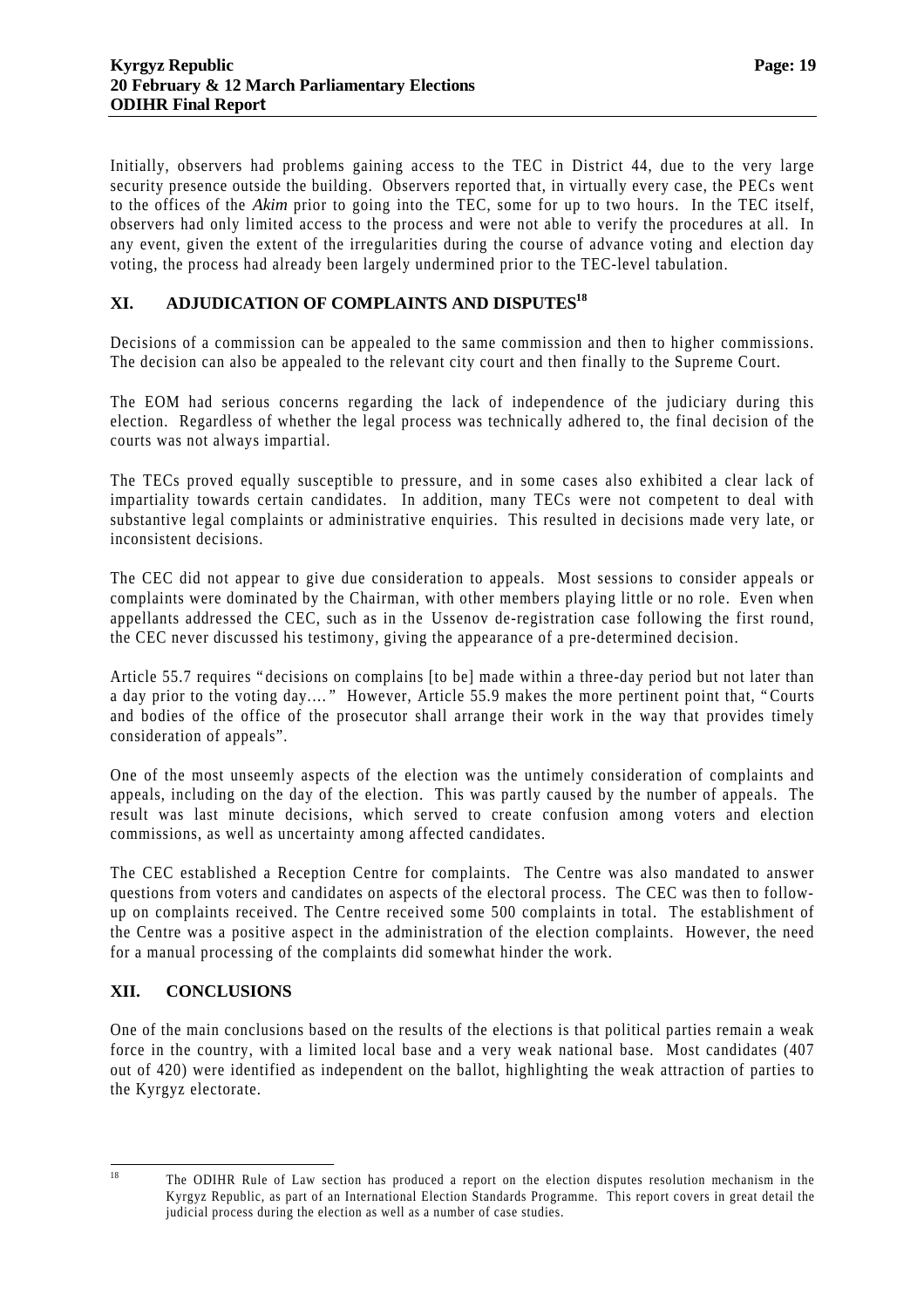#### **A. Election Results<sup>19</sup>**

| Category            | <b>Orientation</b> | <b>Party Name</b>            | Party<br><b>List Seats</b>  | <b>SMC</b> Seats | <b>Total Seats</b>          |
|---------------------|--------------------|------------------------------|-----------------------------|------------------|-----------------------------|
|                     | Pro-Presidential   | Union of Democratic Forces   | 4                           | 8                | 12                          |
| <b>PARTIES WITH</b> |                    | Democratic Party of Women    | $\mathfrak{D}$              | $\Omega$         | 2                           |
| <b>PRESIDENTIAL</b> |                    |                              |                             |                  |                             |
| <b>ORIENTATION</b>  |                    |                              |                             |                  |                             |
|                     |                    | Party of Afghan War Veterans | $\mathcal{D}_{\mathcal{A}}$ | $\Omega$         | $\mathcal{D}_{\mathcal{L}}$ |
|                     | Pro-Government     | Maya-Strana                  |                             | 3                | $\overline{4}$              |
|                     | ' Centrist         |                              |                             |                  |                             |
|                     |                    | Agrarian-Labour Party        | $\Omega$                    |                  |                             |

| <b>INDEPENDENT</b> |  | - | $\overline{\phantom{a}}$ | $\sim$<br>- |
|--------------------|--|---|--------------------------|-------------|
| <b>CANDIDATES</b>  |  |   |                          |             |

| PARTIES WITH<br>Opposition<br><b>OPPOSITION</b> |              | People's Party         |   | $\mathcal{D}_{\mathcal{L}}$ | $\mathcal{D}_{\mathcal{L}}$ |
|-------------------------------------------------|--------------|------------------------|---|-----------------------------|-----------------------------|
| <b>ORIENTATION</b>                              |              |                        |   |                             |                             |
|                                                 |              | DMK/Ar-Namys           |   | $\theta$                    | $\Omega$                    |
| Leftist                                         |              | Party of Communists of | 5 |                             | 6                           |
| Opposition                                      |              | Kyrgyzstan (PKK)       |   |                             |                             |
|                                                 | Opposition / | Erkin Kyrgyzstan       |   |                             |                             |
| Centrist                                        |              |                        |   |                             |                             |
|                                                 |              | Ata-Meken              |   |                             | $\mathcal{D}_{\mathcal{A}}$ |

A number of key factors must be considered:

- None of the above groups is particularly cohesive and changes in the political orientation can be expected. The delineation into "presidential" and "opposition" is to reflect the general orientation of the parties. This will likely prove particularly true for the already limited opposition, as the PKK do not have much commonality with other opposition parties.
- Some independents will likely be wooed by parties in the coming period.
- Out of the 105 newly-elected members of Parliament, only five are women, and 12 ethnic-Uzbeks. $20$

#### **B. Limitations of Participation and Representation of Opposition Parties and Candidates**

Opposition parties and candidates faced a series of obstacles preventing their fair or even actual participation in the election. The following table indicates the fate of various opposition forces during the election: <sup>21</sup>

<sup>19</sup> <sup>19</sup> Due to the difficulty in defining political affiliation, these figures are a broad indication only.<br><sup>20</sup> These figures are tentative, as the FOM was unable to obtain aggurate information at the time

<sup>&</sup>lt;sup>20</sup> These figures are tentative, as the EOM was unable to obtain accurate information at the time of writing.<br><sup>21</sup> Political of iliation is not clustus system to the table may omit some englishing a supportant proportant <sup>21</sup> Political affiliation is not always overt, so the table may omit some candidates standing as independents during the

election. In addition, the orientation of some parties is variable, but the above forces are usually perceived as the main opposition.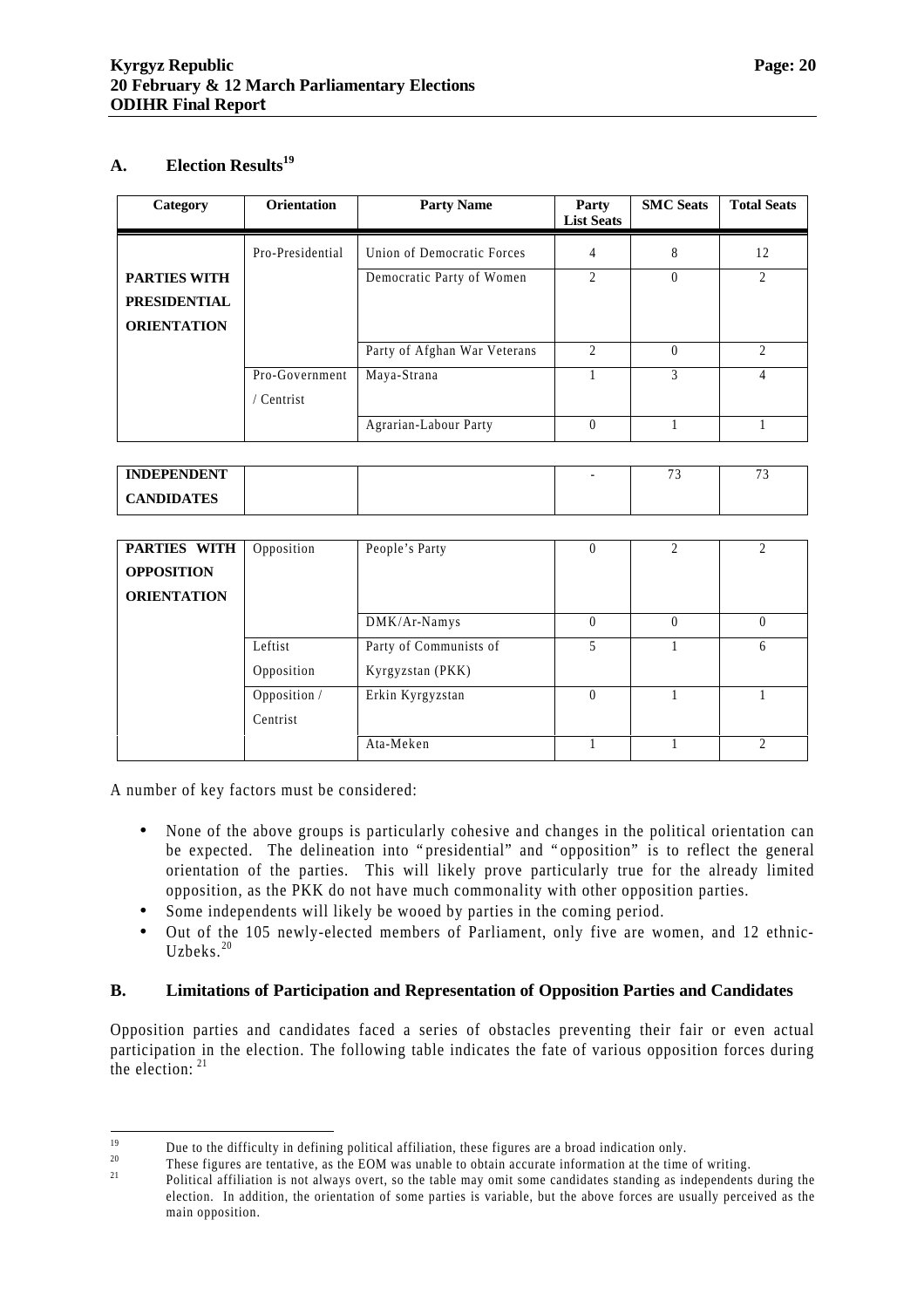| Party                                                             | <b>Party List Election</b> | Main<br><b>Candidates in</b><br><b>SMCs</b> | <b>Status</b>                                                                                                                                                                                              |
|-------------------------------------------------------------------|----------------------------|---------------------------------------------|------------------------------------------------------------------------------------------------------------------------------------------------------------------------------------------------------------|
| <b>People's Party</b>                                             | Denied Registration        | Ussenov                                     | De-Registered,<br>leading<br>was<br>after the first round<br>Two other members elected                                                                                                                     |
| <b>Ar-Namys</b>                                                   | Denied Registration        | Kulov<br>Subanaliev                         | after first round,<br>Led<br>but<br>defeated due to irregularities in<br>second round and arrested after<br>the election<br>Led after first round, but results<br>annulled and candidate de-<br>registered |
| <b>DMK</b>                                                        | De-Registered              | Jeksheev                                    | Not elected                                                                                                                                                                                                |
| <b>PKK</b><br>Won 5 seats in party list<br>elections              |                            | Masaliev                                    | Leader Elected $+$ up to 1 other                                                                                                                                                                           |
| Ata-Meken<br>Won 1 seat in party list<br>elections                |                            | Tekebaev                                    | Elected, after winning court<br>case on day of second round<br>overturning TEC decision to de-<br>register candidate.                                                                                      |
| Erkin Kyrgyzstan<br>Did not win a seat in party<br>list elections |                            | Bakir Uulu                                  | Elected, but was taken to court                                                                                                                                                                            |

Other candidates and parties, which were not opposition, also faced similar problems. However, three key points should be considered:

- The fair participation of an opposition in an election is the fundamental basis of pluralism. The possibility for an alternative for voters is central to a free and competitive election.
- The opposition in the Kyrgyz Republic is fairly small. By restricting the participation of three key parties and a handful of key candidates, the opposition is effectively excluded from the formal political process, and of course from parliamentary politics for the next five years.
- Whilst some opposition candidates made it to Parliament, they will not have the necessary 15 members to form a parliamentary group. In addition, given the use of legal measures against their colleagues, the elected members may feel vulnerable to future pressure or prosecution.

#### **C. Post-Election Developments**

Following the second round of the election, a number of disturbing events were reported.

• Feliks Kulov, the defeated candidate in District 44, was arrested under charges dating back to when he was Head of National Security and Governor of Chui Oblast. The Government claims that the charges and arrest are not election related.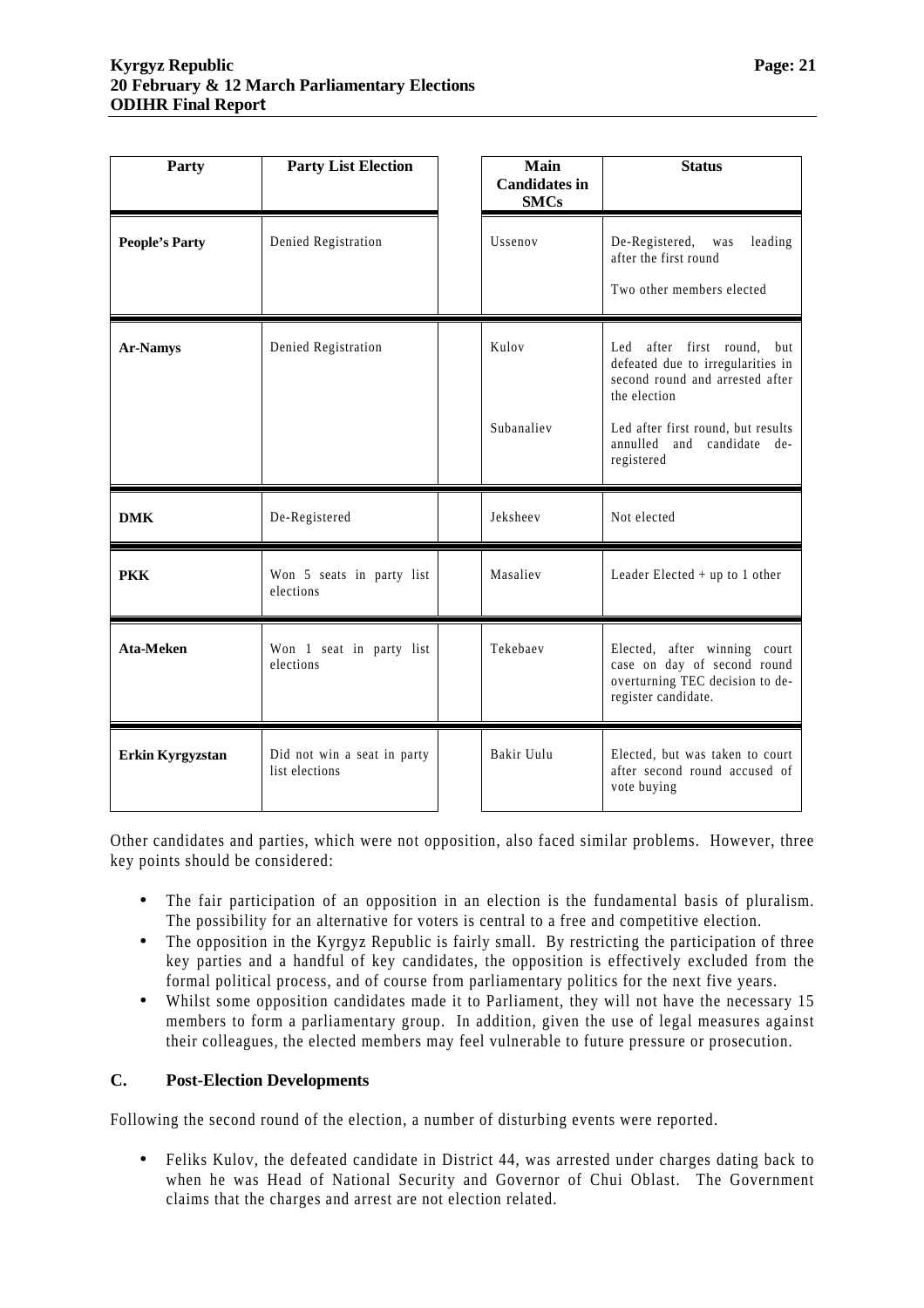- There were a series of demonstrations in Kara Bura and Bishkek against the conduct of the elections in District 44 and the subsequent arrest of Feliks Kulov. Police used force in breaking up some of the demonstrations and detained a number of demonstrators. There were also reports of local election officials in Kara Bura acknowledging their role in the fraud.
- A number of opposition- or independent-oriented newspapers faced restrictions on printing and distribution, investigations and fines. These include *Res Publica, Dela No* and *Asaba.*
- The organiser for the National Coalition of NGOs in Kara Bura was detained shortly after the second round of the election.

The Government has agreed to establish a working group and participate in a round table aimed at strengthening electoral legislation and addressing the problems during this election.

#### **XIII. RECOMMENDATIONS**

**1.** Interference in the process by State authorities undermined the independence and integrity of the courts, election administration and state media. The recommendations outlined below will serve to strengthen the legislative, political and administrative processes, but without a concurrent political will on behalf of authorities to cease such interference in the future, any changes will have a negligible impact on the process.

#### **A. Legislative Framework**

#### **2. Article 76.3 Repeat Voting**

The Law should be amended to ensure that a second round is held in all cases where the first round of voting was not decisive, allowing the voters to choose their elected representative. This can be achieved by either not allowing a candidate to withdraw or by promoting the third-placed candidate in the event of a withdrawal by either of the top two candidates. The issue of de-registration would follow the same principle of promoting the third-placed candidate and is further discussed below.

#### **3. Article 28.6 Candidate Immunity**

The prerogative of the prosecutor to initiate criminal proceedings against registered candidates should only be exercised if there is a clear public need defined in law. Such proceedings need to be initiated in a timely manner, avoiding to disrupt the election campaign or to overturn the results of the election.

#### **4. Article 57 Consequences for Violation of Election Rights**

All persons committing a violation under this article, be they voters, candidates, representatives of candidates and parties, or election and state officials, should be punished. In cases where a violation is committed by an election or state official, the person in question should not be allowed to hold such a position in future.

#### **B. Election Administration**

#### **5. The Composition of Territorial and Precinct Election Commissions**

The right for political parties, candidates and NGOs to nominate representatives on election commissions should be formalised, creating a more pluralistic electoral administration. Recognising that election commissions should not be too large and unwieldy, and the need to accommodate a potentially large number of representatives given the preponderance of independent candidates, a formula should be developed to ensure broad representation across an electoral constituency.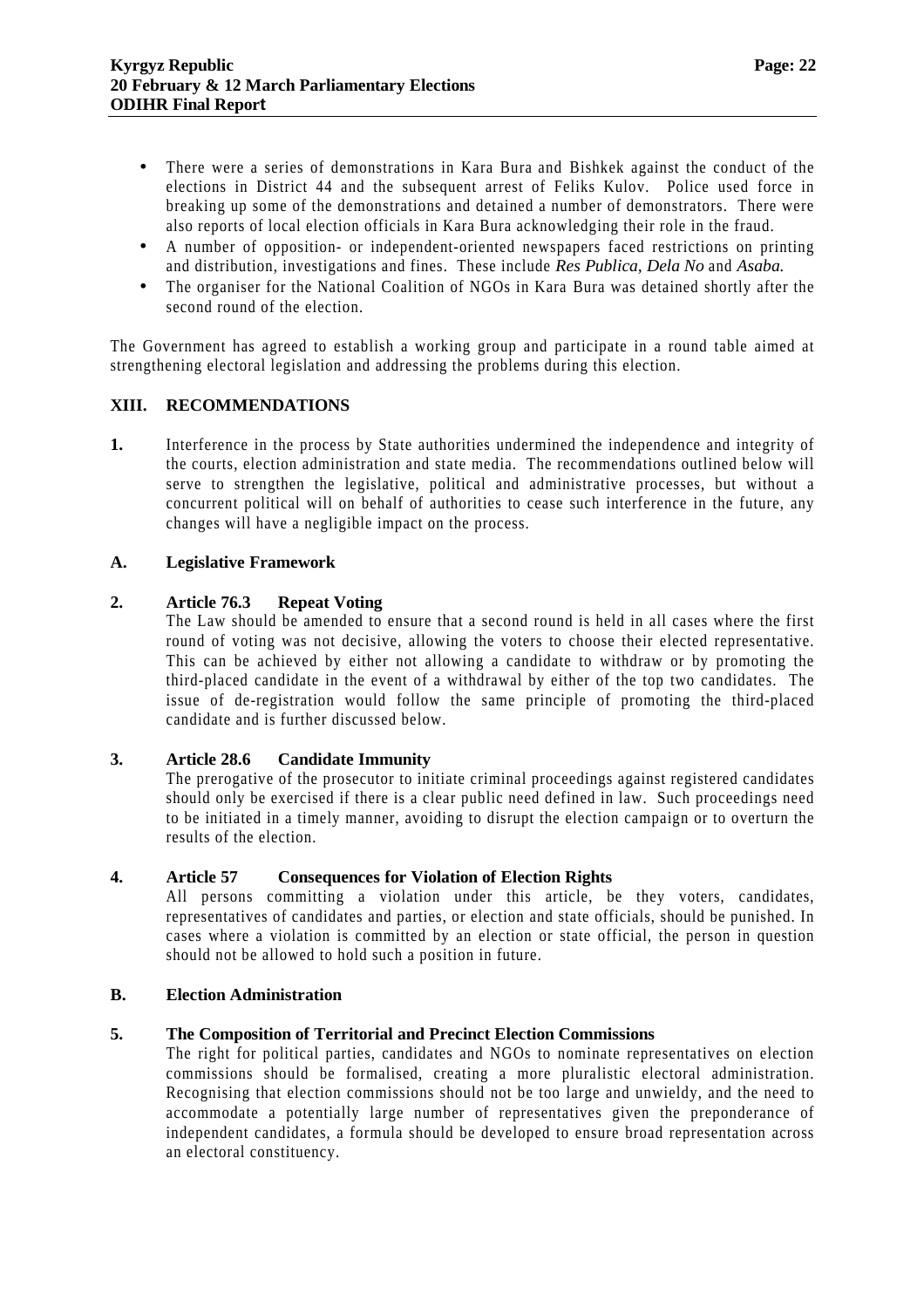Such a formula might foresee the right of political parties to have a certain number of representatives supplementing locally nominated individuals, with independent candidates and NGOs also allocated a number of positions across the constituency. Members could then be allocated to various polling stations, possibly by drawing a lot with some safeguards, ensuring a balance of representation in each commission, whilst avoiding any one commission being too large.

Alternative mechanisms for selecting members might be equally valid. The important is to ensure broader representation on election commissions, with the right for nomination by parties, candidates and NGOs being formalised.

#### **6. Composition of Central Election Commission**

The Presidential Administration, Legislative Assembly and People's Representative Assembly each nominate four members of the 12-member CEC. However, this opens the possibility of a majority of members favouring a particular political tendency and creates a perception of partiality among the public even if the CEC is in fact impartial. A new formula ensuring a more representative body should be considered, taking into account the possibility of full membership for political parties and no quota for the Presidential Administration.

Again, alternative mechanisms might be equally valid, but a wider, more representative and credible membership should be attained.

#### **7. The Chair of the Central Election Commission**

To ensure a wider acceptance of the political impartiality of the Chair of the CEC, it might be pertinent to have the position decided by a vote in Parliament. Whatever mechanism is chosen for appointing the Chair, it should be ensured that the Chair enjoys wide political support and the confidence of the Commission.

#### **8. Location of the Central and Territorial Election Commissions**

In the interests of creating independent election commissions, it is important to ensure a separation between the electoral administration and the State administration wherever possible. The CEC must be moved out of the Presidential White House, particularly for the presidential elections.

Whilst recognising the limitations of infrastructure in some areas of the country, it is important to seek to separate the TECs from the premises of *Rayon* and *Oblast* administrations.

#### **9. Training of Election Officials**

The training of election officials should be upgraded, ensuring consistency in the training and reachout to all members. In addition, the training should be more comprehensive, with adequate time given to the complicated process and taking into account the experience of members.

#### **10. Printing of Ballot Papers**

All electoral contestants and recognised observer groups should be given access to the sensitive printing of ballot papers, to ensure confidence and transparency. Recognising the potential of a large number of persons present at the same time and security concerns, interested persons can apply and a schedule could be worked out.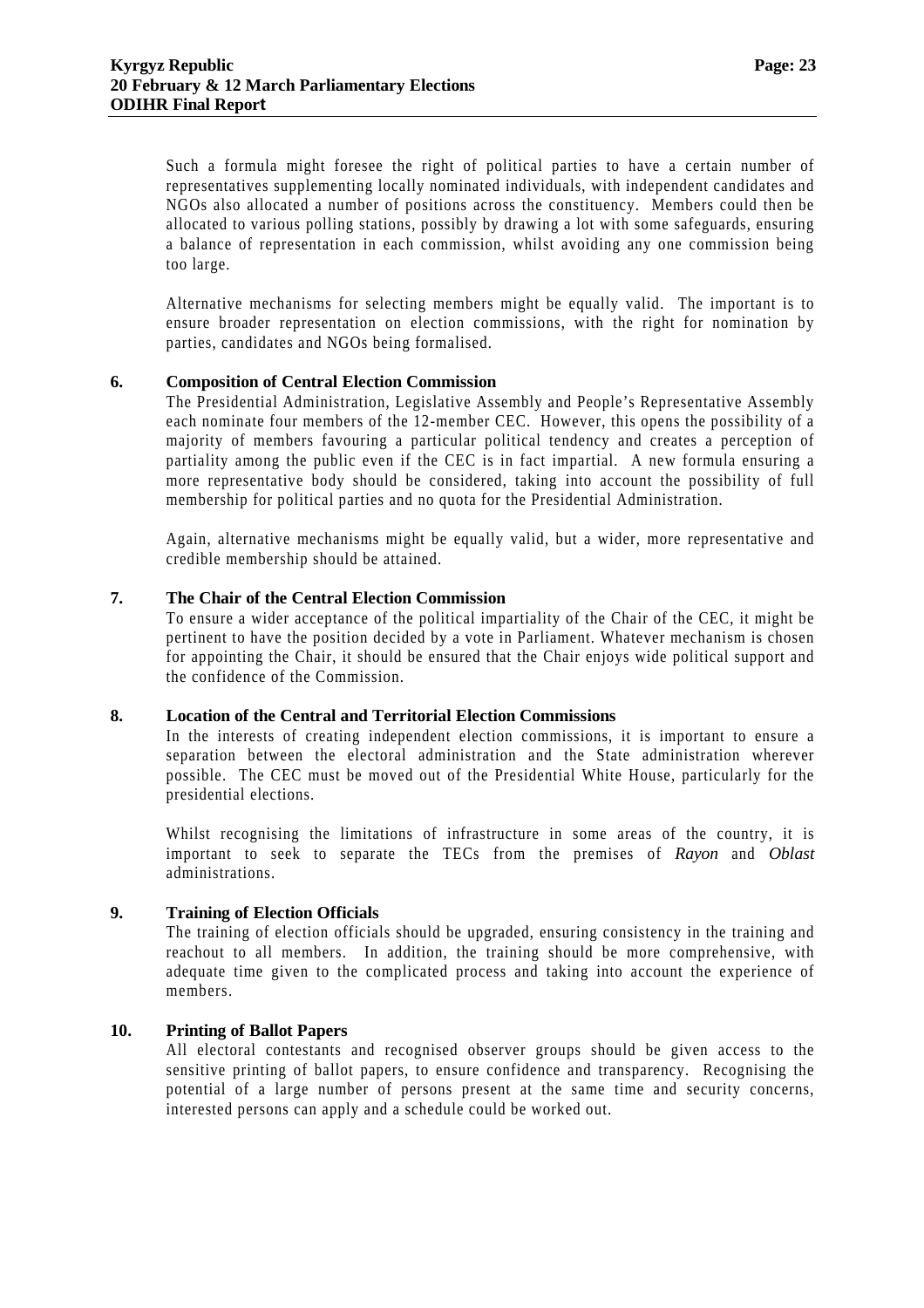#### **C. Candidate and Party Registration**

#### **11. Registration of Political Parties for Parliamentary Elections**

The new Law on Political Parties should supersede Article 92 of the Election Code, thereby recognising all parties registered under this law as eligible for the parliamentary elections, given satisfaction of other reasonable legal requirements.

#### **12. Registration of Candidates and Political Parties for Elections**

Serious consideration should be given to the registration of candidates for elections, with a number of basic principles taken into account:

- i) The documents required for registration should be clearly articulated, with no extra requirements imposed on candidates or parties;
- ii) The timeframe to consider the registration must be reasonable to enable the election commission concerned to carry out full examination of submitted documents;
- iii) Once accepted by an election commission, the registration of a candidate or party should be final. If it is felt necessary to retain in the law some provision for reconsidering financial declarations or other documents after registration, then three important factors should be taken into account:
	- a) De-registration may not be an appropriate punishment in all instances;
	- b) The consideration of a candidate's registration status after the first round of voting should be avoided except in the most extreme circumstances.
	- c) De-registration of a candidate or party during an election is an extremely grave act, and should only be considered in the most serious and exceptional of circumstances. At all times, the interests of the electorate should be taken into account and the proportionality of the violation to any punishment should be a guiding principle. Only in exceptional cases, defined in law, should a review of registration be permitted after the expiry of the initial 10-day period prescribed in Article 73.4.

#### **13. Financial Deposit**

The current level of financial deposit should be decreased to a more reasonable sum.

#### **D. Voter Registration**

#### **14. Revision and Administration of Voter Lists**

Voter Lists should be revised and updated. There should be a thorough cross-check at the regional and national level for duplicate entries.

The procedure for adding voters to the list shortly before and during an election should be reconsidered. Voters should be given adequate information when their place of registration is changed. Voters should also have a responsibility to ensure they have been deleted from old lists and have obtained the appropriate certificate to be added to a new list.

#### **E. Media and Campaign**

#### **15. Vulnerability of the Media**

A serious problem facing media in the Kyrgyz Republic is its financial and institutional vulnerability, particularly to pressure from authorities. Therefore, State authorities must undertake not to interfere in the conduct of the media illegally, ending the threat of pressure, such as tax inspections.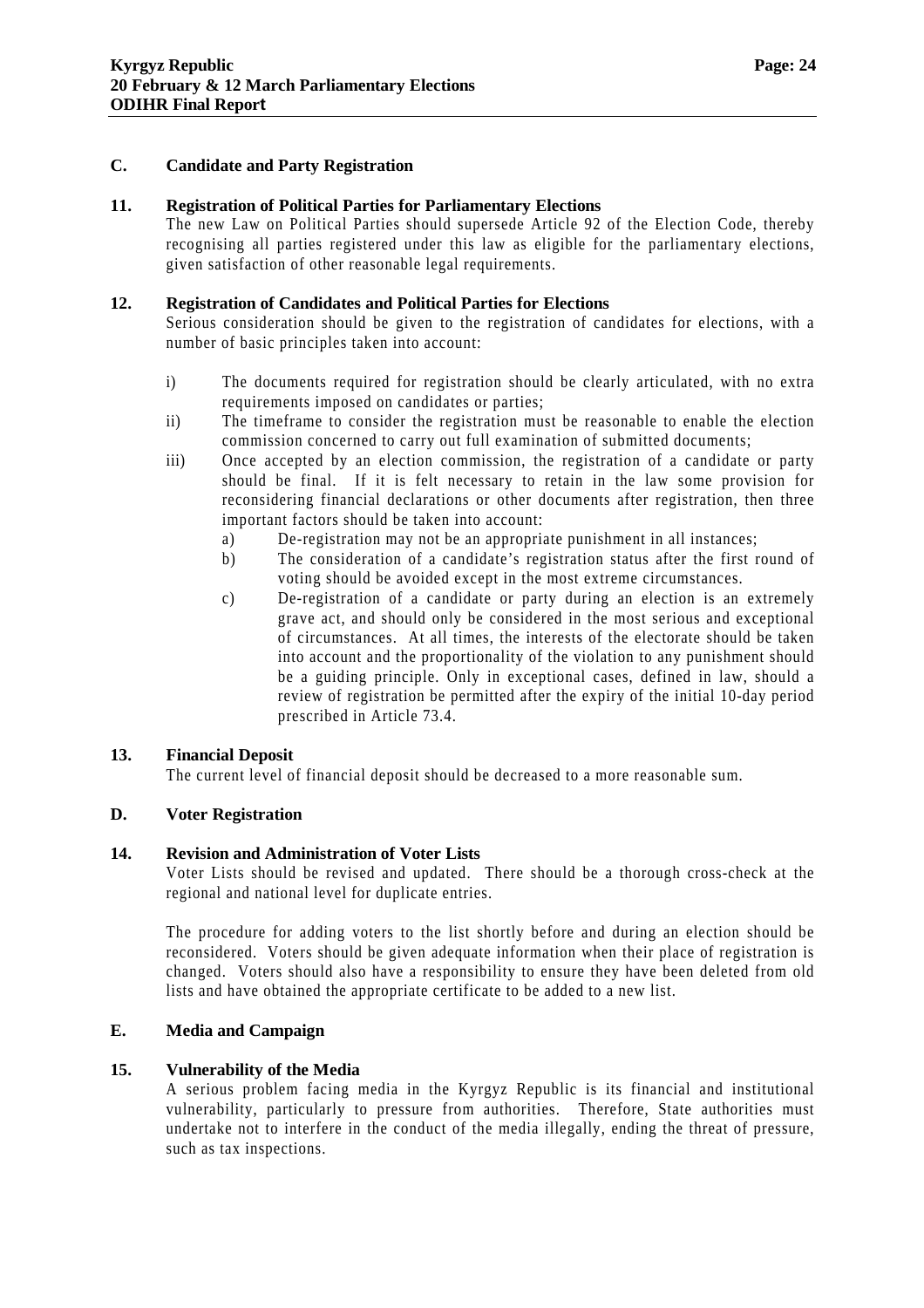In addition, to help strengthen the media, the example of other countries might be followed. Media may be exempted from paying VAT for a period of a few years. This would help strengthen their financial base, increasing their professional and technical abilities.

#### **16. Impartiality of State Media**

An undertaking by State media institutions and State bodies to ensure impartiality in future elections should be considered. An independent monitoring organisation could also be considered.

#### **17. Article 31.3: Media Coverage of the Election**

This article should be amended to reflect normal practice. The references to "other investigations" should be deleted, and the prohibition on opinion polls and "prognoses of election results" could be limited to 7 or 15 days prior to the day of election.

#### **18. Article 51.10: Provision of Media Services to Candidates and Parties**

Normal media activities, such as debates, news or discussion programmes, which would include candidates or party representatives, should be excluded from this article.

#### **19. Paid Airtime**

All paid and free airtime should be clearly identifiable.

#### **20. Restrictions on the Movement of Candidates**

Restriction on the movement of candidates during an election is an extremely grave matter. Courts should take into account the proportionality of such a restriction to the case in question. During the parliamentary elections, for example, the placement of a restriction of movement order against a registered candidate and standing Member of Parliament for a relatively minor and old offence was clearly not warranted.

#### **21. Start Date for Election Campaign**

All candidates should enjoy the same length of time for election campaigning period. A common starting date for the campaign should be introduced. This of course requires a clear and timely registration process for candidates and parties.

#### **22. Permission for Public Meetings**

Some safeguards to ensure free and equal access for all candidates to appropriate public buildings should be introduced, ensuring timely and fully transparent decisions by appropriate authorities.

#### **F. Voting and Counting Procedures**

#### **23. Role of Local Authorities**

The provision in the law regarding persons authorised to be present in a polling station should be fully respected. The tendency for representatives of local authorities to be present during voting and counting processes should be stopped.

#### **24. Review of some Electoral Practices**

A number of important points should be considered for future elections:

- i) Election authorities should continue to address the practice of family and proxy voting;
- ii) Students are prone to undue pressure and influence by university authorities. Election commissions should pay particular attention to the voting in such areas, prosecuting persons guilty of pressuring voters in such a manner;